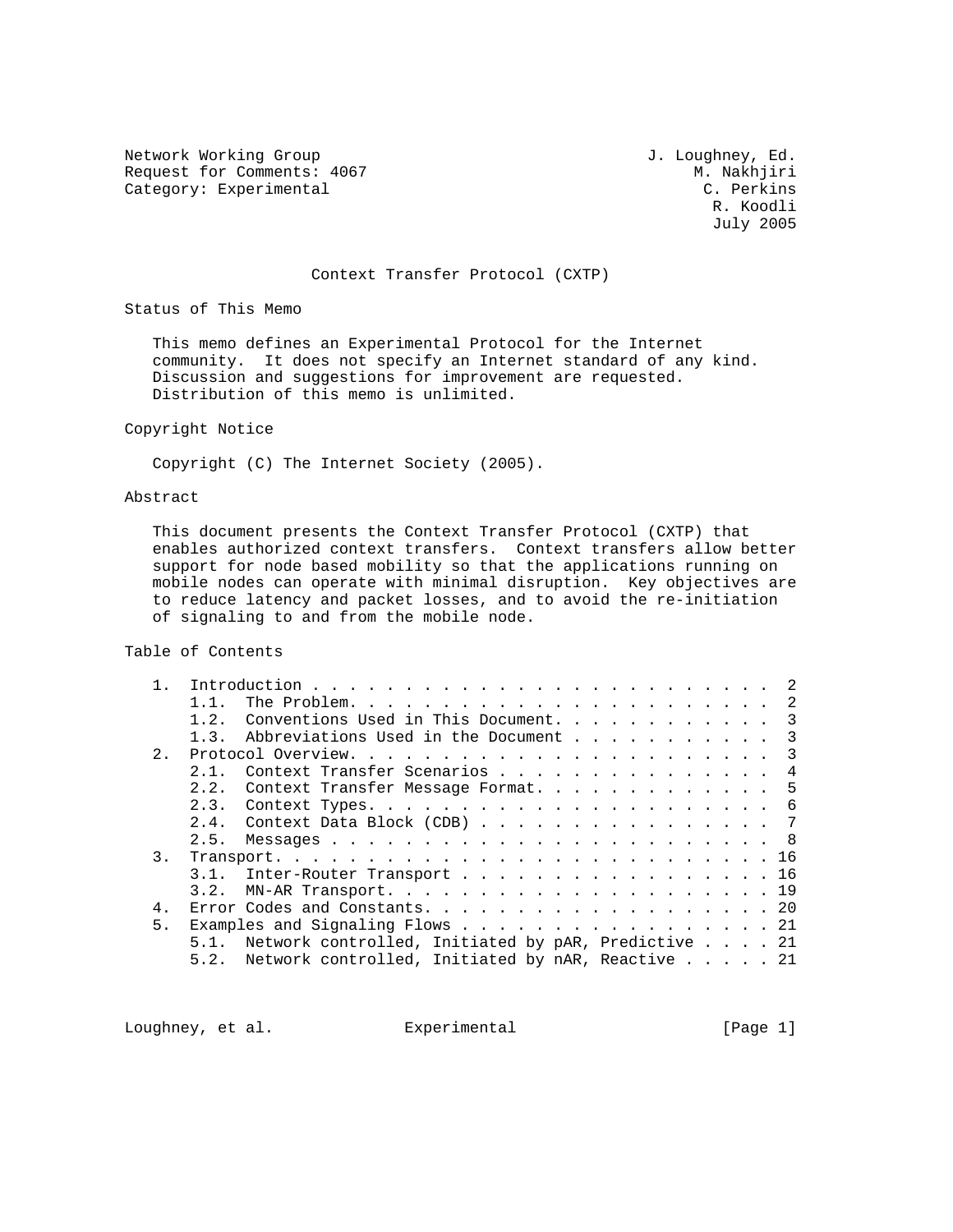| 5.3. Mobile controlled, Predictive New L2 up/Old L2 down. 22 |  |  |  |  |  |
|--------------------------------------------------------------|--|--|--|--|--|
|                                                              |  |  |  |  |  |
|                                                              |  |  |  |  |  |
| 6.2. Access Router Considerations 23                         |  |  |  |  |  |
| 6.3. Mobile Node Considerations 24                           |  |  |  |  |  |
| 7. Acknowledgements & Contributors 25                        |  |  |  |  |  |
|                                                              |  |  |  |  |  |
| 8.1. Normative References 25                                 |  |  |  |  |  |
| 8.2. Informative References 26                               |  |  |  |  |  |
| Appendix A. Timing and Trigger Considerations 28             |  |  |  |  |  |
| Appendix B. Multicast Listener Context Transfer 28           |  |  |  |  |  |

### 1. Introduction

 This document describes the Context Transfer Protocol, which provides:

- \* Representation for feature contexts.
- \* Messages to initiate and authorize context transfer, and notify a mobile node of the status of the transfer.
- \* Messages for transferring contexts prior to, during and after handovers.

 The proposed protocol is designed to work in conjunction with other protocols in order to provide seamless mobility. The protocol supports both IPv4 and IPv6, though support for IPv4 private addresses is for future study.

## 1.1. The Problem

 "Problem Description: Reasons For Performing Context Transfers between Nodes in an IP Access Network" [RFC3374] defines the following main reasons why Context Transfer procedures may be useful in IP networks.

- 1) As mentioned in the introduction, the primary motivation is to quickly re-establish context transfer-candidate services without requiring the mobile host to explicitly perform all protocol flows for those services from scratch. An example of such a service is included in Appendix B of this document.
- 2) An additional motivation is to provide an interoperable solution that supports various Layer 2 radio access technologies.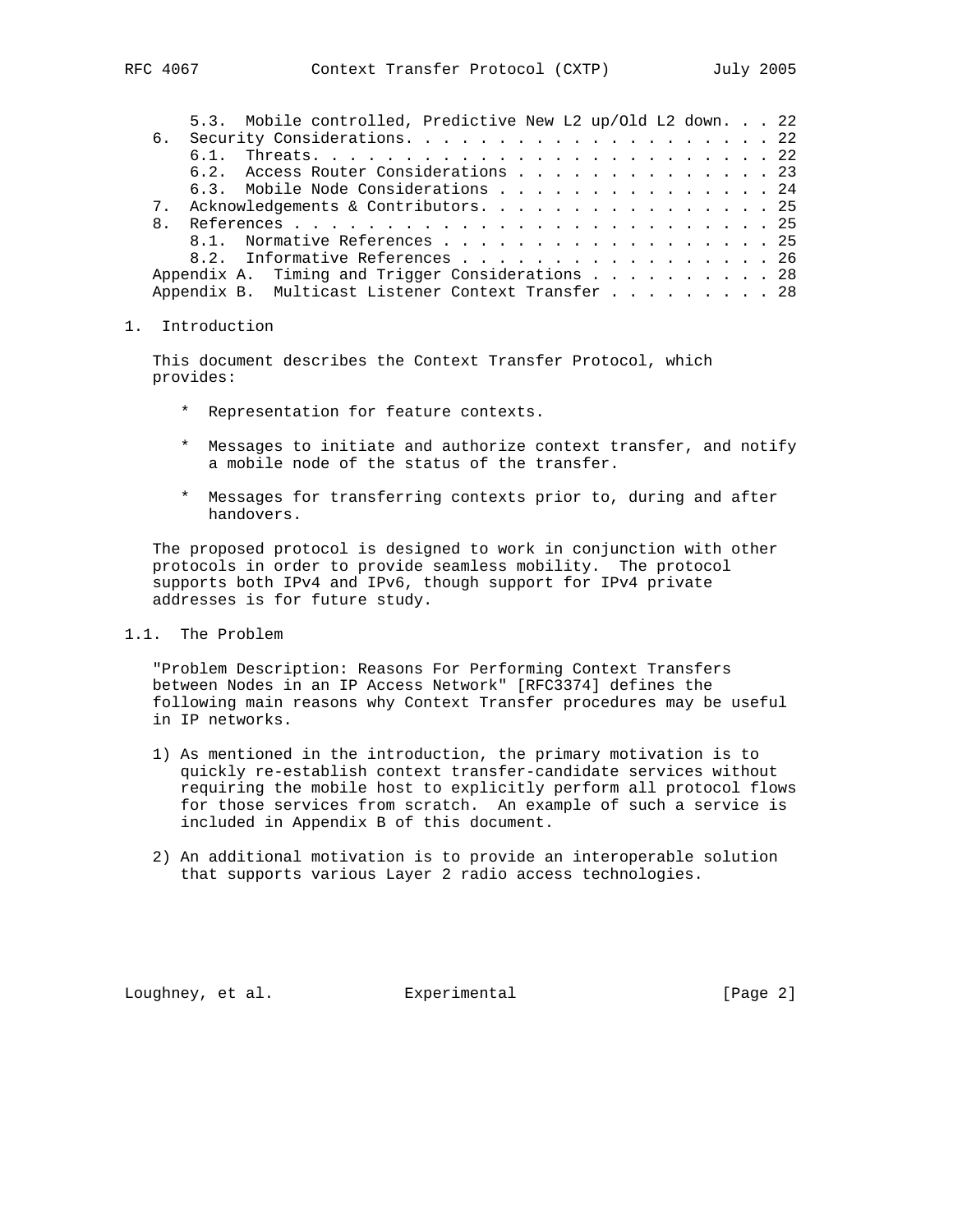1.2. Conventions Used in This Document

 The key words "MUST", "MUST NOT", "REQUIRED", "SHALL", "SHALL NOT", "SHOULD", "SHOULD NOT", "RECOMMENDED", "MAY", and "OPTIONAL" in this document are to be interpreted as described in RFC 2119 [RFC2119].

### 1.3. Abbreviations Used in the Document

 Mobility Related Terminology [TERM] defines basic mobility terminology. In addition to the material in that document, we use the following terms and abbreviations in this document.

|      | Context Transfer Protocol        |
|------|----------------------------------|
| Do S | Denial-of-Service                |
| FPT  | Feature Profile Types            |
|      | Predictive Context Transfer Data |

2. Protocol Overview

 This section provides a protocol overview. A context transfer can be either started by a request from the mobile node ("mobile controlled") or at the initiative of the new or the previous access router ("network controlled").

- \* The mobile node (MN) sends the CT Activate Request (CTAR) to its current access router (AR) immediately prior to handover when it is possible to initiate a predictive context transfer. In any case, the MN always sends the CTAR message to the new AR (nAR). If the contexts are already present, nAR verifies the authorization token present in CTAR with its own computation using the parameters supplied by the previous access router (pAR), and subsequently activates those contexts. If the contexts are not present, nAR requests pAR to supply them using the Context Transfer Request message, in which it supplies the authorization token present in CTAR.
- \* Either nAR or pAR may request or start (respectively) context transfer based on internal or network triggers (see Appendix  $A)$ .

 The Context Transfer protocol typically operates between a source node and a target node. In the future, there may be multiple target nodes involved; the protocol described here would work with multiple target nodes. For simplicity, we describe the protocol assuming a single receiver or target node.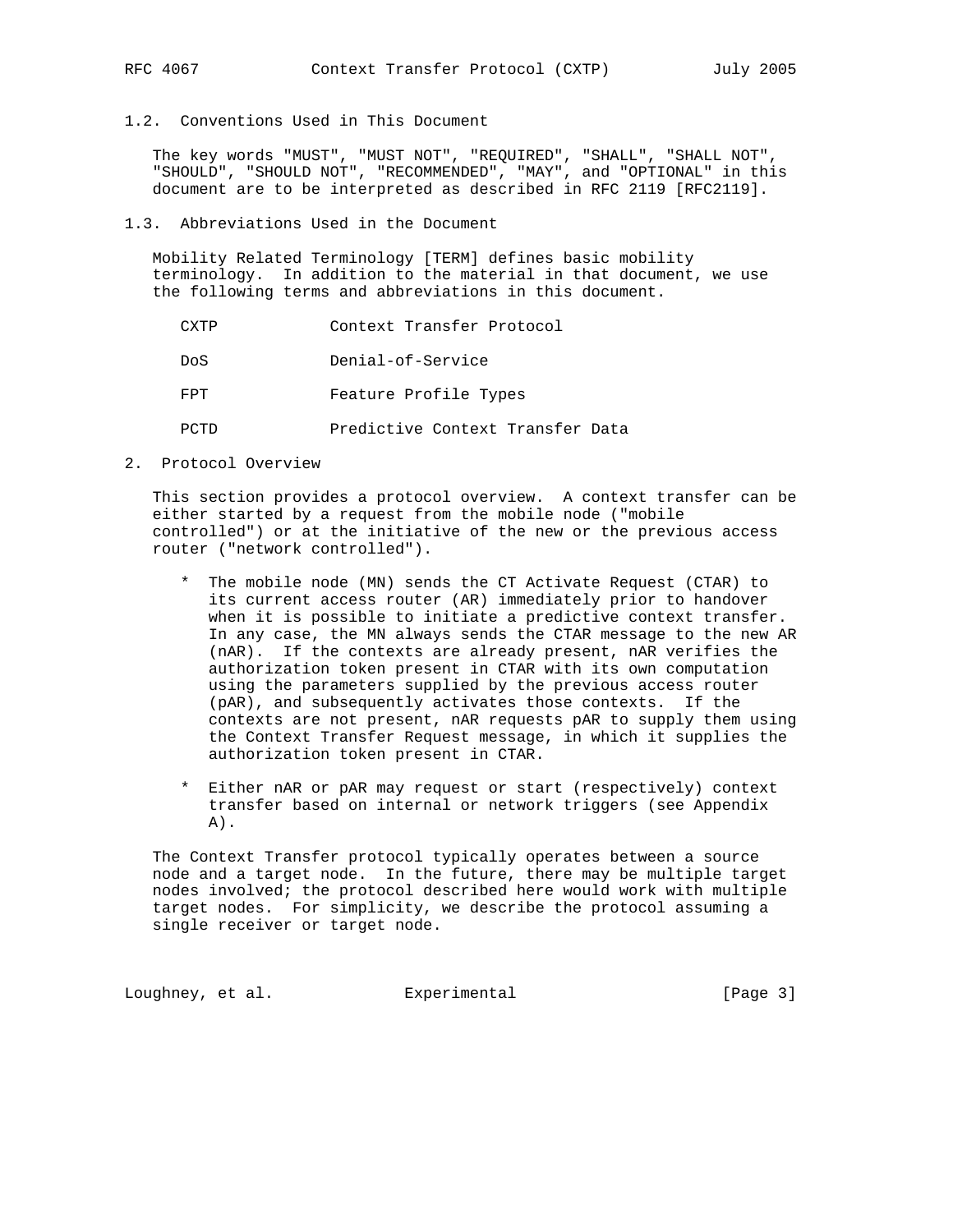Typically, the source node is an MN's pAR and the target node is an MN's nAR. Context Transfer takes place when an event, such as a handover, takes place. We call such an event a Context Transfer Trigger. In response to such a trigger, the pAR may transfer the contexts; the nAR may request contexts; and the MN may send a message to the routers to transfer contexts. Such a trigger must be capable of providing the necessary information (such as the MN's IP address) by which the contexts are identified. In addition, the trigger must be able to provide the IP addresses of the access routers, and the authorization to transfer context.

 Context transfer protocol messages use Feature Profile Types (FPTs) that identify the way that data is organized for the particular feature contexts. The FPTs are registered in a number space (with IANA Type Numbers) that allows a node to unambiguously determine the type of context and the context parameters present in the protocol messages. Contexts are transferred by laying out the appropriate feature data within Context Data Blocks according to the format in Section 2.3, as well as any IP addresses necessary to associate the contexts to a particular MN. The context transfer initiation messages contain parameters that identify the source and target nodes, the desired list of feature contexts, and IP addresses to identify the contexts. The messages that request the transfer of context data also contain an appropriate token to authorize the context transfer.

 Performing a context transfer in advance of the MN attaching to nAR can increase handover performance. For this to take place, certain conditions must be met. For example, pAR must have sufficient time and knowledge of the impending handover. This is feasible, for instance, in Mobile IP fast handovers [LLMIP][FMIPv6]. Additionally, many cellular networks have mechanisms to detect handovers in advance. However, when the advance knowledge of impending handover is not available, or if a mechanism such as fast handover fails, retrieving feature contexts after the MN attaches to nAR is the only available means for context transfer. Performing context transfer after handover might still be better than having to re-establish all the contexts from scratch, as shown in [FHCT] and [TEXT]. Finally, some contexts may simply need to be transferred during handover signaling. For instance, any context that gets updated on a per packet basis must clearly be transferred only after packet forwarding to the MN on its previous link has been terminated.

### 2.1. Context Transfer Scenarios

 The Previous Access Router transfers feature contexts under two general scenarios.

Loughney, et al. Experimental [Page 4]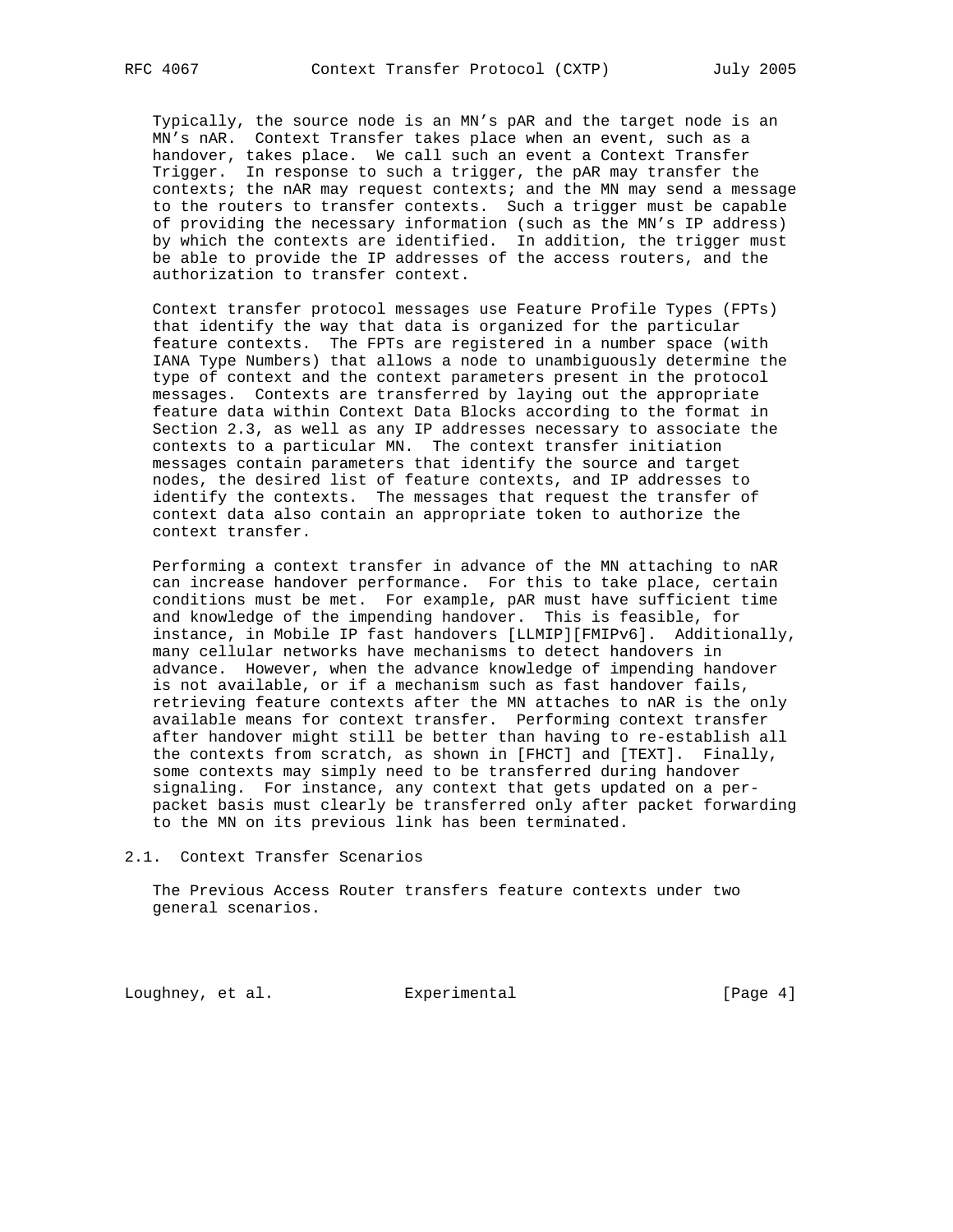## 2.1.1. Scenario 1

 The pAR receives a Context Transfer Activate Request (CTAR) message from the MN whose feature contexts are to be transferred, or it receives an internally generated trigger (e.g., a link-layer trigger on the interface to which the MN is connected). The CTAR message, described in Section 2.5, provides the IP address of nAR, the IP address of MN on pAR, the list of feature contexts to be transferred (by default requesting all contexts to be transferred), and a token authorizing the transfer. In response to a CT-Activate Request message or to the CT trigger, pAR predictively transmits a Context Transfer Data (CTD) message that contains feature contexts. This message, described in Section 2.5, contains the MN's previous IP address. It also contains parameters for nAR to compute an authorization token to verify the MN's token that is present in the CTAR message. Recall that the MN always sends a CTAR message to nAR regardless of whether it sent the CTAR message to pAR because there is no means for the MN to ascertain that context transfer has reliably taken place. By always sending the CTAR message to nAR, the Context Transfer Request (see below) can be sent to pAR if necessary.

When context transfer takes place without the nAR requesting it, nAR requires MN to present its authorization token. Doing this locally at nAR when the MN attaches to it improves performance and increases security, since the contexts are likely to already be present. Token verification takes place at the router possessing the contexts.

### 2.1.2. Scenario 2

 In the second scenario, pAR receives a Context Transfer Request (CT- Req) message from nAR, as described in Section 2.5. The nAR itself generates the CT-Req message as a result of receiving the CTAR message, or alternatively, from receiving a context transfer trigger. In the CT-Req message, nAR supplies the MN's previous IP address, the FPTs for the feature contexts to be transferred, the sequence number from the CTAR, and the authorization token from the CTAR. In response to a CT-Req message, pAR transmits a Context Transfer Data (CTD) message that includes the MN's previous IP address and feature contexts. When it receives a corresponding CTD message, nAR may generate a CTD Reply (CTDR) message to report the status of processing the received contexts. The nAR installs the contexts once it has received them from the pAR.

### 2.2. Context Transfer Message Format

 A CXTP message consists of a message-specific header and one or more data blocks. Data blocks may be bundled together to ensure a more efficient transfer. On the inter-AR interface, SCTP is used so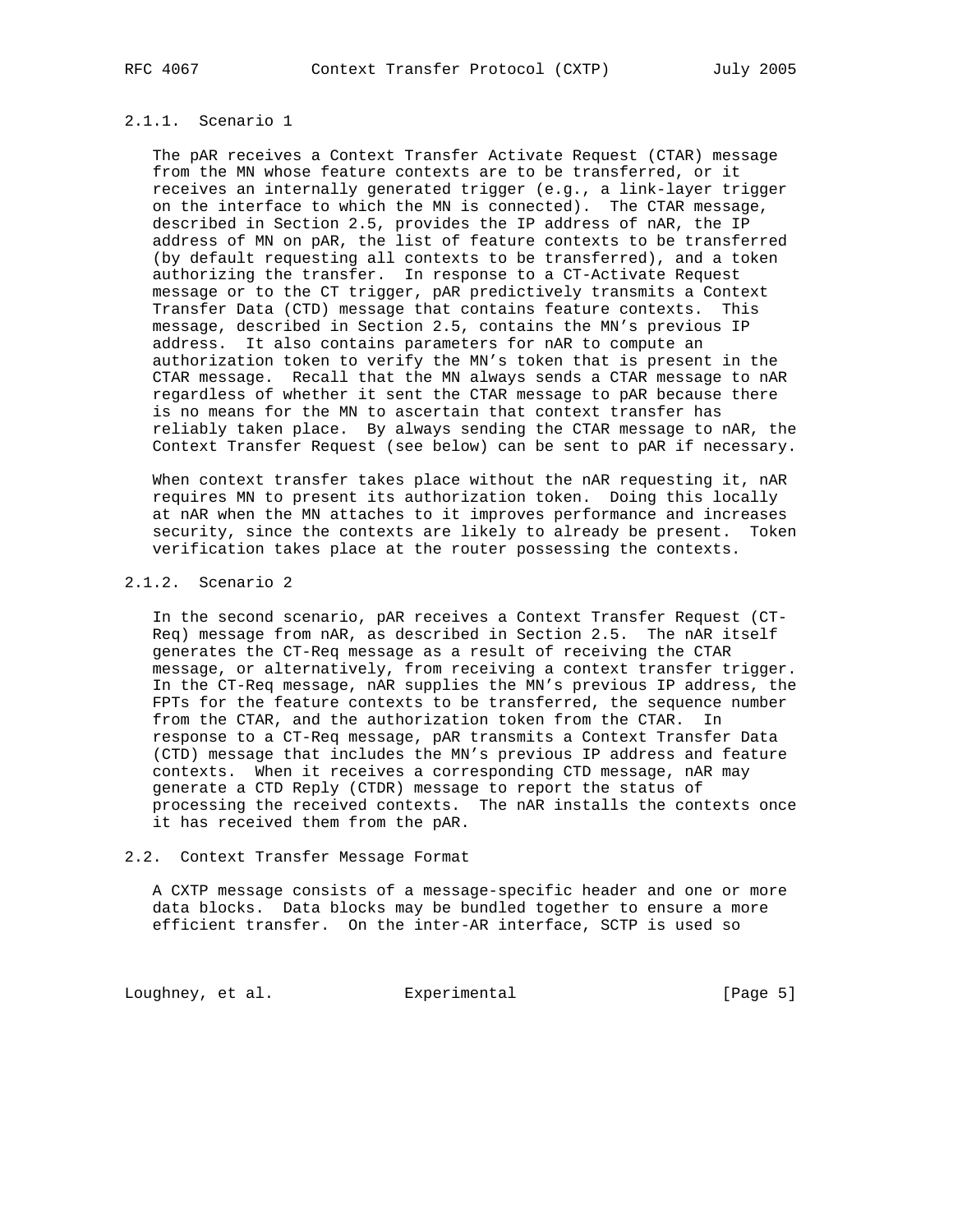fragmentation should not be a problem. On the MN-AR interface, the total packet size, including transport protocol and IP protocol headers, SHOULD be less than the path MTU to avoid packet fragmentation. Each message contains a 3 bit version number field in the low order octet, along with the 5 bit message type code. This specification only applies to Version 1 of the protocol, and the therefore version number field MUST be set to 0x1. If future revisions of the protocol make binary incompatible changes, the version number MUST be incremented.

### 2.3. Context Types

 Contexts are identified by the FPT code, which is a 16 bit unsigned integer. The meaning of each context type is determined by a specification document. The context type numbers are to be tabulated in a registry maintained by IANA [IANA] and handled according to the message specifications in this document. The instantiation of each context by nAR is determined by the messages in this document along with the specification associated with the particular context type. The following diagram illustrates the general format for CXTP messages:

| Message Header |
|----------------|
| CXTP Data 1    |
| CXTP Data 2    |
|                |

Each context type specification contains the following details:

- Number, size (in bits), and ordering of data fields in the state variable vector that embodies the context.
- Default values (if any) for each individual datum of the context state vector.
- Procedures and requirements for creating a context at a new access router, given the data transferred from a previous access router and formatted according to the ordering rules and data field sizes presented in the specification.
- If possible, status codes for success or failure related to the context transfer. For instance, a QoS context transfer might have different status codes depending on which elements of the context data failed to be instantiated at nAR.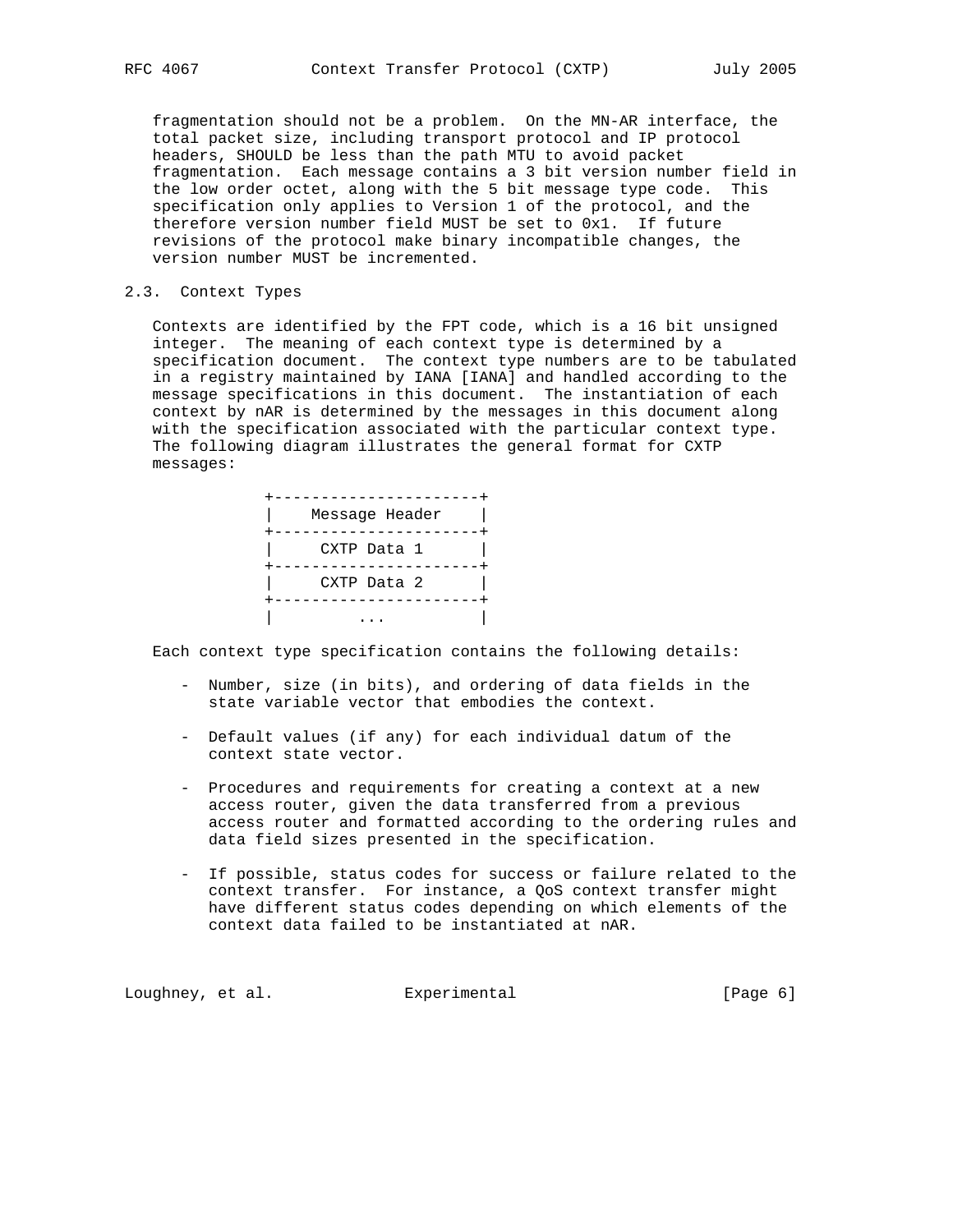# 2.4. Context Data Block (CDB)

 The Context Data Block (CDB) is used both for request and response operations. When a request is constructed, only the first 4 octets are typically necessary (See CTAR below). When used for transferring the actual feature context itself, the context data is present, and the presence vector is sometimes present.

0  $1$  2 3 0 1 2 3 4 5 6 7 8 9 0 1 2 3 4 5 6 7 8 9 0 1 2 3 4 5 6 7 8 9 0 1 +-+-+-+-+-+-+-+-+-+-+-+-+-+-+-+-+-+-+-+-+-+-+-+-+-+-+-+-+-+-+-+-+ | Feature Profile Type (FPT) | Length | | | Reserved | +-+-+-+-+-+-+-+-+-+-+-+-+-+-+-+-+-+-+-+-+-+-+-+-+-+-+-+-+-+-+-+-+ Presence Vector (if  $P = 1$ ) +-+-+-+-+-+-+-+-+-+-+-+-+-+-+-+-+-+-+-+-+-+-+-+-+-+-+-+-+-+-+-+-+ ˜ Data ˜ +-+-+-+-+-+-+-+-+-+-+-+-+-+-+-+-+-+-+-+-+-+-+-+-+-+-+-+-+-+-+-+-+ Feature Profile Type 16 bit integer, assigned by IANA, indicating the type of data included in the Data field. Length Message length in units of 8 octet words.  $'P'$  bit  $0 = No$  presence vector. 1 = Presence vector present. Reserved Reserved for future use. Set to zero by the sender.

Data Context type-dependent data, whose length is defined by the Length Field. If the data is not 64 bit aligned, the data field is padded with zeros.

 The Feature Profile Type (FPT) code indicates the type of data in the data field. Typically, this will be context data, but it could be an error indication. The 'P' bit specifies whether the "presence vector" is used. When the presence vector is in use, it is interpreted to indicate whether particular data fields are present (and contain non-default values). The ordering of the bits in the presence vector is the same as the ordering of the data fields according to the context type specification, one bit per data field regardless of the size of the data field. The Length field indicates the size of the CDB in 8 octet words, including the first 4 octets starting from FPT.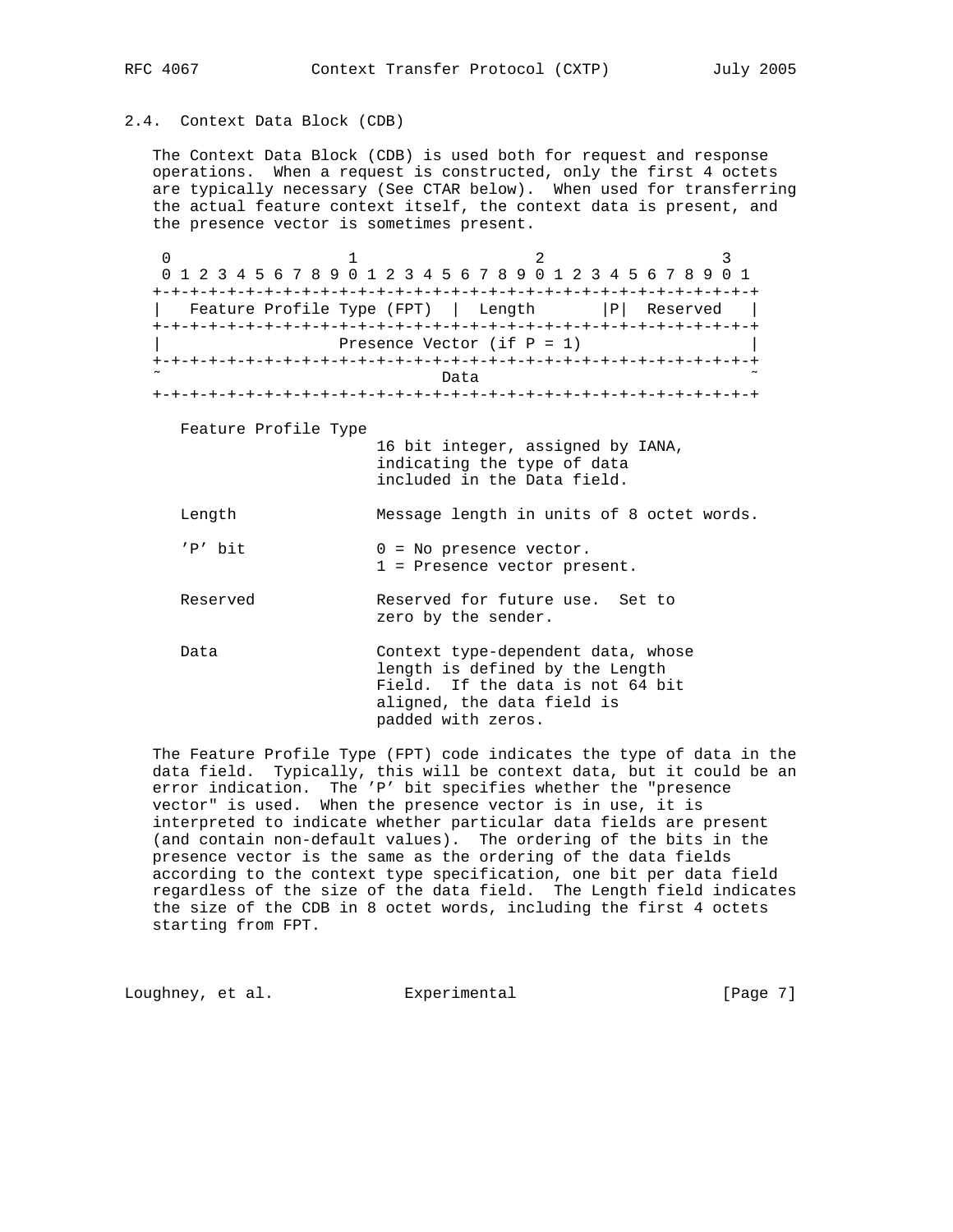Notice that the length of the context data block is defined by the sum of the lengths of each data field specified by the context type specification, plus 4 octets if the 'P' bit is set, minus the accumulated size of all the context data that is implicitly given as a default value.

## 2.5. Messages

 In this section, the CXTP messages are defined. The MN for which context transfer protocol operations are undertaken is always identified by its previous IP access address. Only one context transfer operation per MN may be in progress at a time so that the CTDR message unambiguously identifies which CTD message is acknowledged simply by including the MN's identifying previous IP address. The 'V' flag indicates whether the IP addresses are IPv4 or IPv6.

2.5.1. Context Transfer Activate Request (CTAR) Message

 This message is always sent by the MN to the nAR to request a context transfer. Even when the MN does not know if contexts need to be transferred, the MN sends the CTAR message. If an acknowledgement for this message is needed, the MN sets the 'A' flag to 1; otherwise the MN does not expect an acknowledgement. This message may include a list of FPTs that require transfer.

 The MN may also send this message to pAR while still connected to pAR. In this case, the MN includes the nAR's IP address; otherwise, if the message is sent to nAR, the pAR address is sent. The MN MUST set the sequence number to the same value as was set for the message sent on both pAR and nAR so pAR can determine whether to use a cached message.

Loughney, et al. Experimental Experimental [Page 8]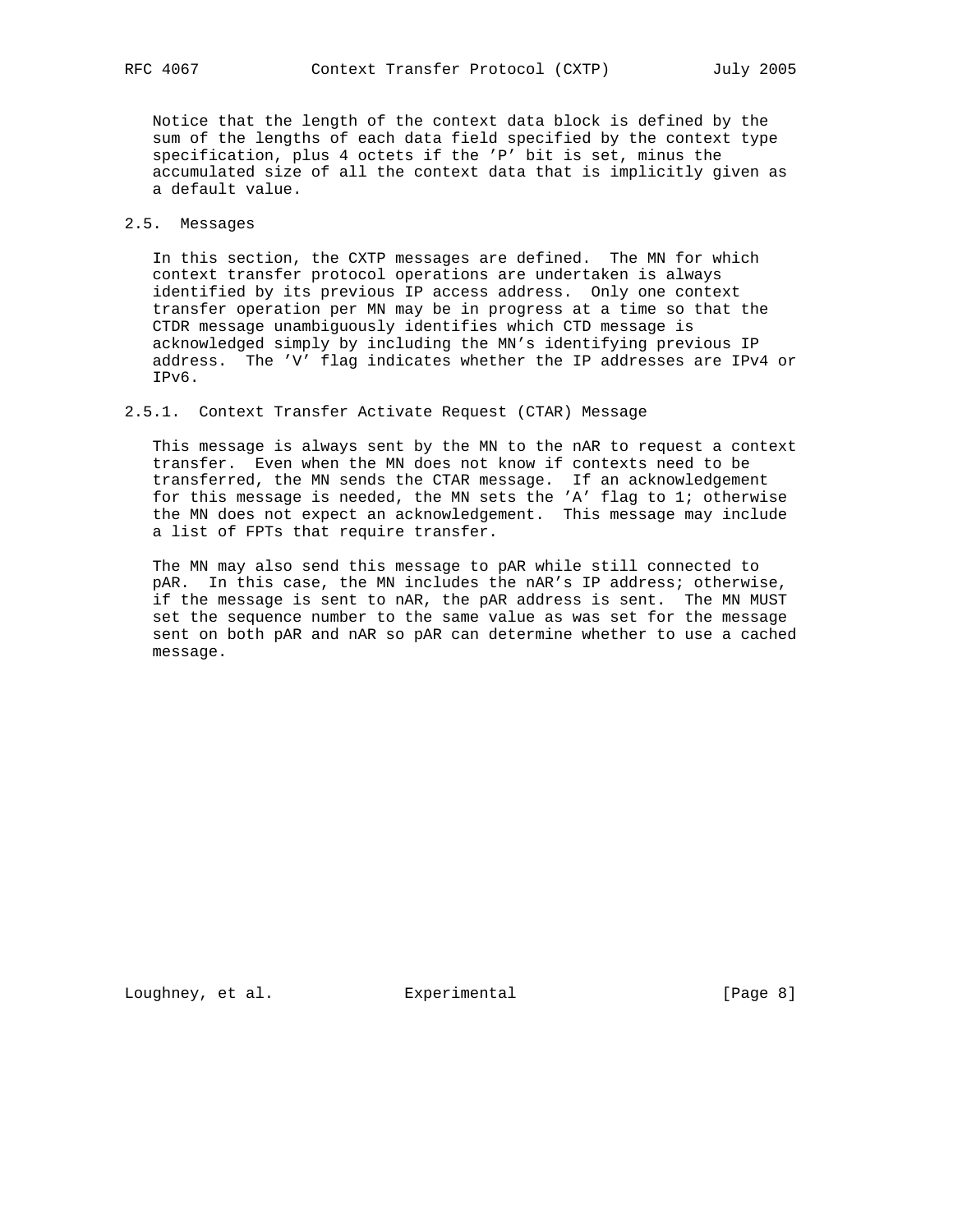| 0<br>ı<br>0 1 2 3 4 5 6 7 8 9 0 1 2 3 4 5 6 7 8 9 0 1 2 3 4 5 6 7 8 9 0 1 |                                                                           | 2      | 3 |
|---------------------------------------------------------------------------|---------------------------------------------------------------------------|--------|---|
| Vers.  Type  V A  Reserved                                                |                                                                           | Length |   |
|                                                                           | MN's Previous IP Address                                                  |        |   |
|                                                                           | Previous (New) AR IP Address                                              |        |   |
|                                                                           | Sequence Number                                                           |        |   |
|                                                                           | MN Authorization Token                                                    |        |   |
|                                                                           | Requested Context Data Block (if present)                                 |        |   |
|                                                                           | Next Requested Context Data Block (if present)                            |        |   |
|                                                                           |                                                                           |        |   |
| Vers.                                                                     | Version number of CXTP protocol = $0x1$                                   |        |   |
| Type                                                                      | $CTAR = 0x1$                                                              |        |   |
| 'V' flag                                                                  | When set to '0', IPv6 addresses.<br>When set to '1', IPv4 addresses.      |        |   |
| 'A' bit                                                                   | If set, the MN requests an acknowledgement.                               |        |   |
| Reserved                                                                  | Set to zero by the sender, ignored by the<br>receiver.                    |        |   |
| Length                                                                    | Message length in units of octets.                                        |        |   |
| MN's Previous IP Address Field contains either:                           | IPv4 [RFC791] Address, 4 octets, or<br>IPv6 [RFC3513] Address, 16 octets. |        |   |
| nAR / pAR IP Address Field contains either:                               | IPv4 [RFC791] Address, 4 octets, or<br>IPv6 [RFC3513] Address, 16 octets. |        |   |

 Sequence Number A value used to identify requests and acknowledgements (see Section 3.2).

Loughney, et al. Experimental Experimental [Page 9]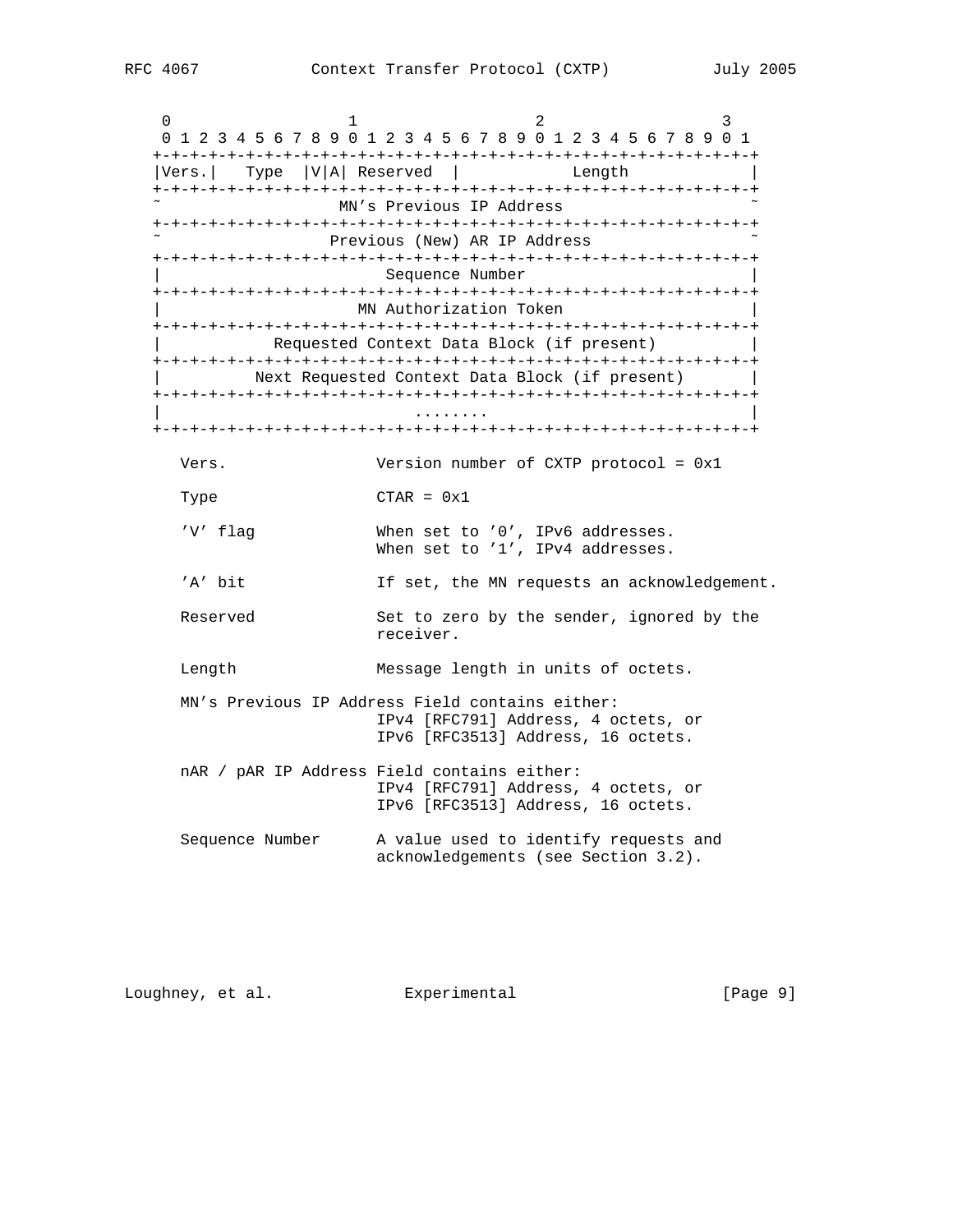Authorization Token An unforgeable value calculated as discussed below. This authorizes the receiver of CTAR to perform context transfer.

 Context Block Variable length field defined in Section 2.4.

 If no context types are specified, all contexts for the MN are requested.

The Authorization Token is calculated as:

 First (32, HMAC\_SHA1 (Key, (Previous IP address | Sequence Number | CDBs)))

 where Key is a shared secret between the MN and pAR, and CDB is a concatenation of all the Context Data Blocks specifying the contexts to be transferred that are included in the CTAR message.

2.5.2. Context Transfer Activate Acknowledge (CTAA) Message

 This is an informative message sent by the receiver of CTAR to the MN to acknowledge a CTAR message. Acknowledgement is optional, depending on whether the MN requested it. This message may include a list of FPTs that were not successfully transferred.

0  $1$  2 3 0 1 2 3 4 5 6 7 8 9 0 1 2 3 4 5 6 7 8 9 0 1 2 3 4 5 6 7 8 9 0 1 +-+-+-+-+-+-+-+-+-+-+-+-+-+-+-+-+-+-+-+-+-+-+-+-+-+-+-+-+-+-+-+-+ |Vers.| Type |V| Reserved | Length +-+-+-+-+-+-+-+-+-+-+-+-+-+-+-+-+-+-+-+-+-+-+-+-+-+-+-+-+-+-+-+-+ Mobile Node's Previous IP address +-+-+-+-+-+-+-+-+-+-+-+-+-+-+-+-+-+-+-+-+-+-+-+-+-+-+-+-+-+-+-+-+ FPT (if present) | Status code | Reserved | +-+-+-+-+-+-+-+-+-+-+-+-+-+-+-+-+-+-+-+-+-+-+-+-+-+-+-+-+-+-+-+-+ | ........ | +-+-+-+-+-+-+-+-+-+-+-+-+-+-+-+-+-+-+-+-+-+-+-+-+-+-+-+-+-+-+-+-+ Vers. Version number of CXTP protocol = 0x1  $Type$   $CTAA = 0x2$  'V' flag When set to '0', IPv6 addresses. When set to '1', IPv4 addresses. Reserved Set to zero by the sender and ignored by the receiver.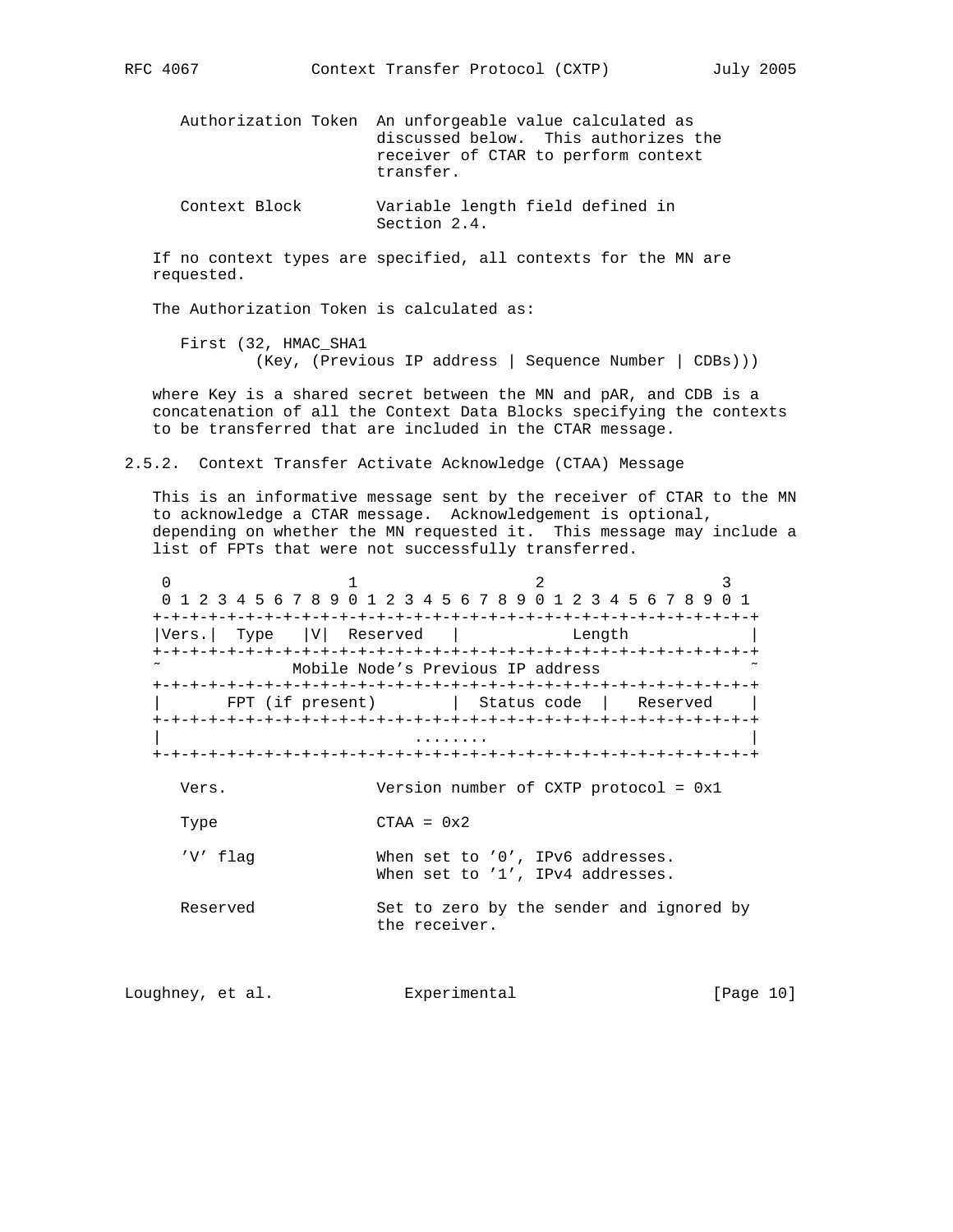Length Message length in units of octets.

 MN's Previous IP Address Field contains either: IPv4 [RFC791] Address, 4 octets, or IPv6 [RFC3513] Address, 16 octets.

FPT 16 bit unsigned integer, listing the Feature Profile Type that was not successfully transferred.

Status Code **An octet, containing failure reason.** 

........ more FPTs and status codes as necessary

2.5.3. Context Transfer Data (CTD) Message

 Sent by pAR to nAR, and includes feature data (CXTP data). This message handles both predictive and normal CT. An acknowledgement flag, 'A', included in this message indicates whether a reply is required by pAR.

0  $1$  2 3 0 1 2 3 4 5 6 7 8 9 0 1 2 3 4 5 6 7 8 9 0 1 2 3 4 5 6 7 8 9 0 1 +-+-+-+-+-+-+-+-+-+-+-+-+-+-+-+-+-+-+-+-+-+-+-+-+-+-+-+-+-+-+-+-+ |Vers.| Type |V|A| Reserved | Length | +-+-+-+-+-+-+-+-+-+-+-+-+-+-+-+-+-+-+-+-+-+-+-+-+-+-+-+-+-+-+-+-+ Elapsed Time (in milliseconds) +-+-+-+-+-+-+-+-+-+-+-+-+-+-+-+-+-+-+-+-+-+-+-+-+-+-+-+-+-+-+-+-+ Mobile Node's Previous Care-of Address +-+-+-+-+-+-+-+-+-+-+-+-+-+-+-+-+-+-+-+-+-+-+-+-+-+-+-+-+-+-+-+-+ ^ Algorithm  $\qquad$  | Key Length +-+-+-+-+-+-+-+-+-+-+-+-+-+-+-+-+-+-+-+-+-+-+-+-+-+-+-+-+-+-+-+-+ PCTD | external state of the state of the state of the state of the state of the state of the state of the state of the state of the state of the state of the state of the state of the state of the state of the state of the sta +-+-+-+-+-+-+-+-+-+-+-+-+-+-+-+-+-+-+-+-+-+-+-+-+-+-+-+-+-+-+-+-+ V First Context Data Block +-+-+-+-+-+-+-+-+-+-+-+-+-+-+-+-+-+-+-+-+-+-+-+-+-+-+-+-+-+-+-+-+ Next Context Data Block +-+-+-+-+-+-+-+-+-+-+-+-+-+-+-+-+-+-+-+-+-+-+-+-+-+-+-+-+-+-+-+-+ ˜ ........ ˜ +-+-+-+-+-+-+-+-+-+-+-+-+-+-+-+-+-+-+-+-+-+-+-+-+-+-+-+-+-+-+-+-+ Vers. Version number of CXTP protocol = 0x1 Type CTD = 0x3 (Context Transfer Data) PCTD = 0x4 (Predictive Context Transfer Data)

Loughney, et al. Experimental [Page 11]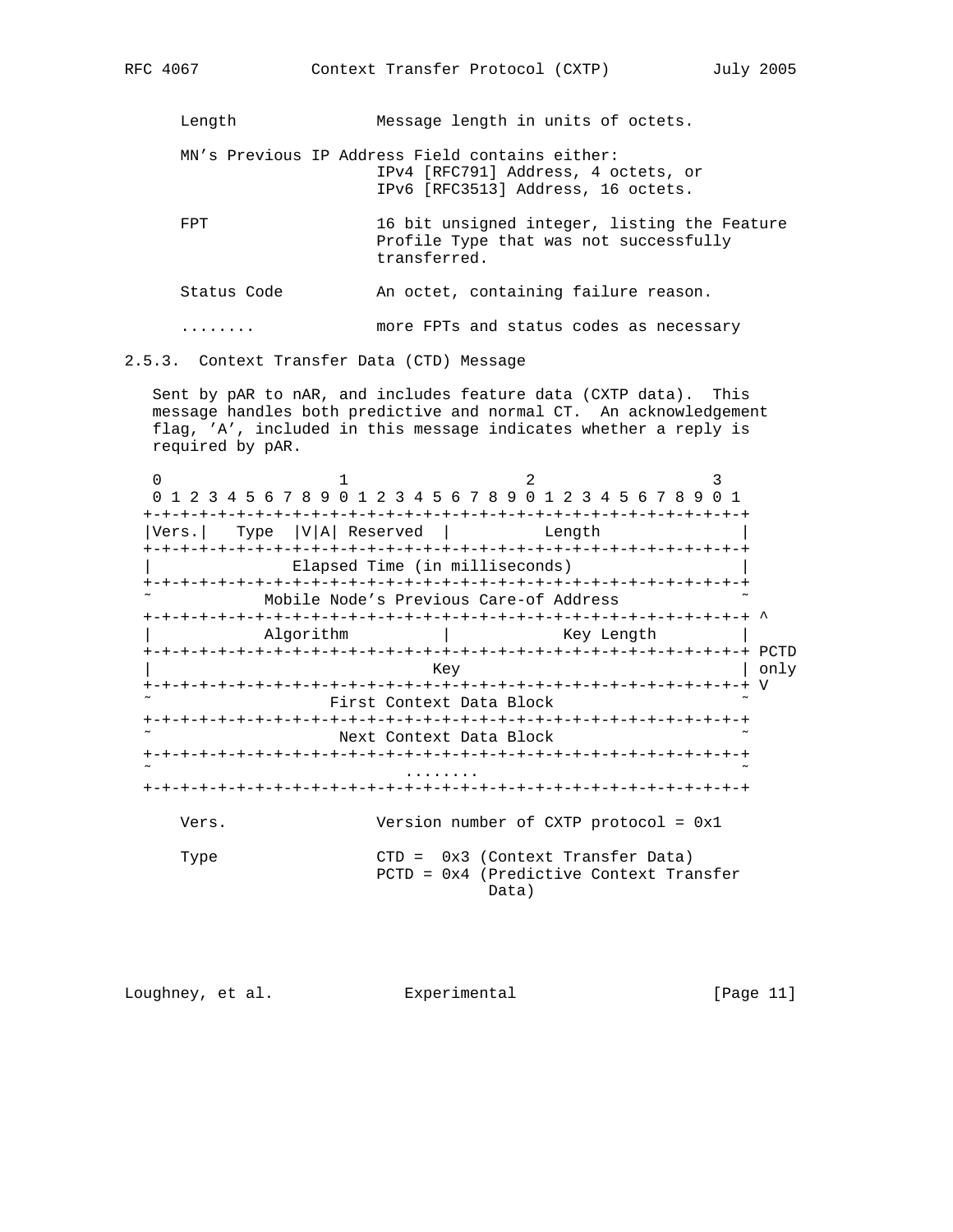- 'V' flag When set to '0', IPv6 addresses. When set to '1', IPv4 addresses.
- 'A' bit When set, the pAR requests an acknowledgement.

Length Message length in units of octets.

- Elapsed Time The number of milliseconds since the transmission of the first CTD message for this MN.
- MN's Previous IP Address Field contains either: IPv4 [RFC791] Address, 4 octets, or IPv6 [RFC3513] Address, 16 octets.
- Algorithm Algorithm for carrying out the computation of the MN Authorization Token. Currently only 1 algorithm is defined, HMAC\_SHA1 = 1.
- Key Length  $L$ ength of key, in octets.

Key Shared key between MN and AR for CXTP.

Context Data Block The Context Data Block (see Section 2.4).

 When CTD is sent predictively, the supplied parameters (including the algorithm, key length, and the key itself) allow the nAR to compute a token locally and verify it against the token present in the CTAR message. This material is also sent if the pAR receives a CTD message with a null Authorization Token, indicating that the CT-Req message was sent before the nAR received the CTAR message. CTD MUST be protected by IPsec; see Section 6.

 As described previously, the algorithm for carrying out the computation of the MN Authorization Token is HMAC\_SHA1. The token authentication calculation algorithm is described in Section 2.5.1.

 For predictive handover, the pAR SHOULD keep track of the CTAR sequence number and cache the CTD message until a CTDR message for the MN's previous IP address has been received from the pAR, indicating that the context transfer was successful, or until CT\_MAX\_HANDOVER\_TIME expires. The nAR MAY send a CT-Req message containing the same sequence number if the predictive CTD message failed to arrive or the context was corrupted. In this case, the nAR

Loughney, et al. Experimental [Page 12]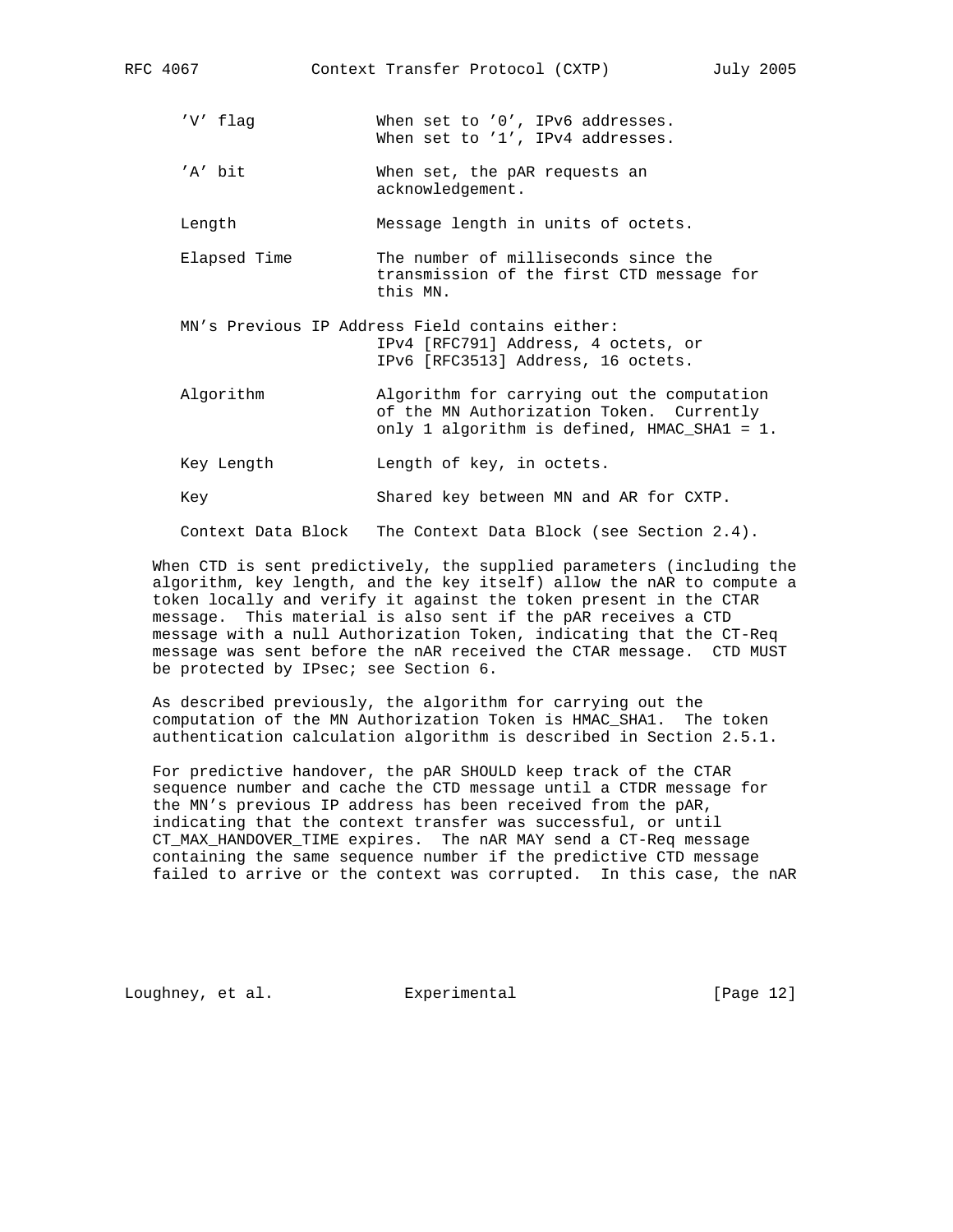sends a CT-Req message with a matching sequence number and pAR can resend the context.

## 2.5.4. Context Transfer Data Reply (CTDR) Message

 This message is sent by nAR to pAR depending on the value of the 'A' flag in CTD, indicating success or failure.

0  $1$  2 3 0 1 2 3 4 5 6 7 8 9 0 1 2 3 4 5 6 7 8 9 0 1 2 3 4 5 6 7 8 9 0 1 +-+-+-+-+-+-+-+-+-+-+-+-+-+-+-+-+-+-+-+-+-+-+-+-+-+-+-+-+-+-+-+-+ |Vers.| Type |V|S| Reserved | Length +-+-+-+-+-+-+-+-+-+-+-+-+-+-+-+-+-+-+-+-+-+-+-+-+-+-+-+-+-+-+-+-+ Mobile Node's Previous IP Address +-+-+-+-+-+-+-+-+-+-+-+-+-+-+-+-+-+-+-+-+-+-+-+-+-+-+-+-+-+-+-+-+ FPT (if present)  $|$  Status code | Reserved | +-+-+-+-+-+-+-+-+-+-+-+-+-+-+-+-+-+-+-+-+-+-+-+-+-+-+-+-+-+-+-+-+ ˜ ........ ˜ +-+-+-+-+-+-+-+-+-+-+-+-+-+-+-+-+-+-+-+-+-+-+-+-+-+-+-+-+-+-+-+-+ Vers. Version number of CXTP protocol = 0x1 Type CTDR = 0x5 (Context Transfer Data) 'V' flag When set to '0', IPv6 addresses. When set to '1', IPv4 addresses. 'S' bit When set to one, this bit indicates that all feature contexts sent in CTD or PCTD were received successfully. Reserved Set to zero by the sender and ignored by the receiver. Length Message length in units of octets. MN's Previous IP Address Field contains either: IPv4 [RFC791] Address, 4 octets, or IPv6 [RFC3513] Address, 16 octets. FPT 16 bit unsigned integer, listing the Feature Profile Type that is being acknowledged. Status Code A context-specific return value, zero for success, nonzero when 'S' is not set to one.

Loughney, et al. Experimental [Page 13]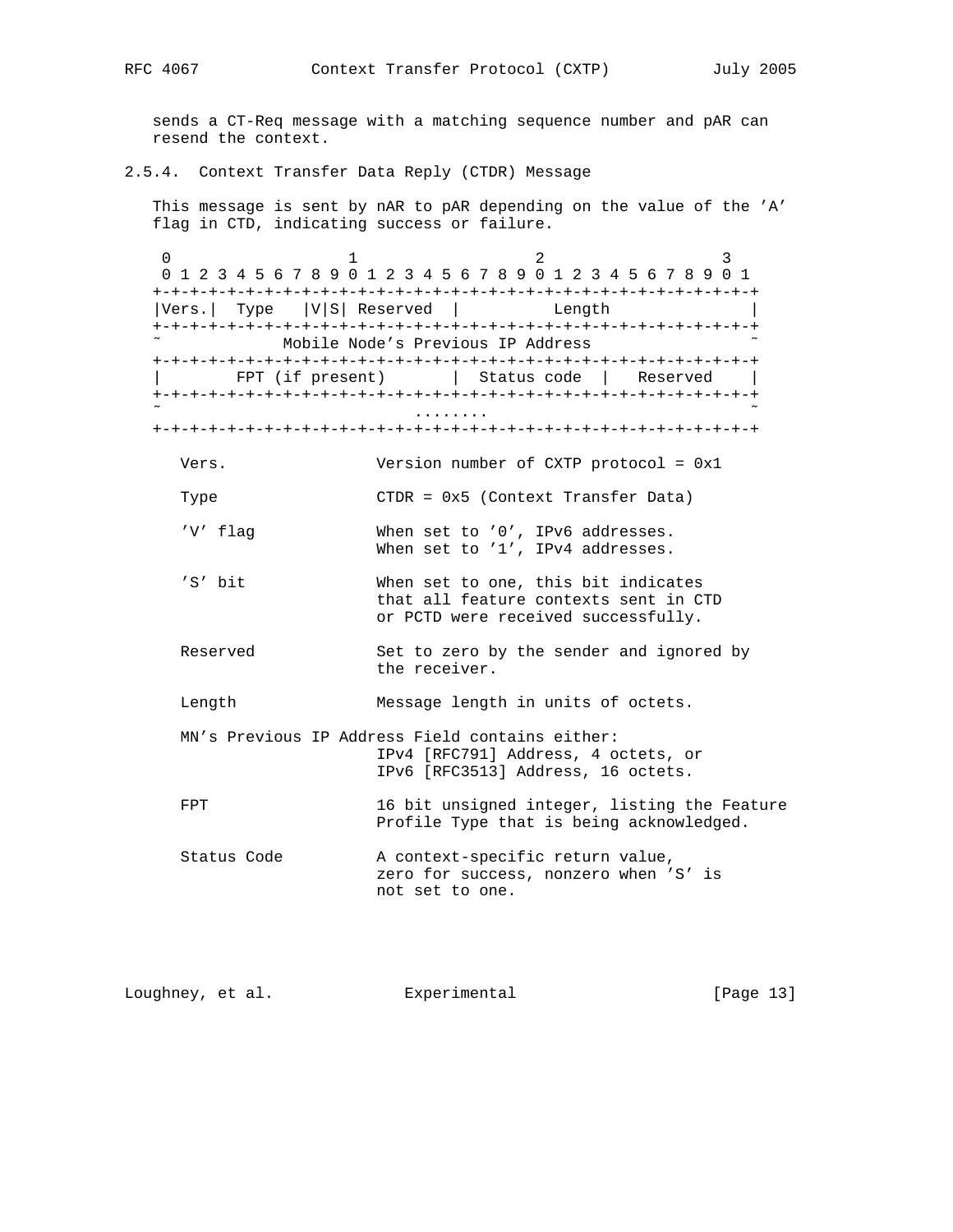2.5.5. Context Transfer Cancel (CTC) Message

 If transferring a context cannot be completed in a timely fashion, then nAR may send CTC to pAR to cancel an ongoing CT process.

0  $1$  2 3 0 1 2 3 4 5 6 7 8 9 0 1 2 3 4 5 6 7 8 9 0 1 2 3 4 5 6 7 8 9 0 1 +-+-+-+-+-+-+-+-+-+-+-+-+-+-+-+-+-+-+-+-+-+-+-+-+-+-+-+-+-+-+-+-+ |Vers.| Type |V| Reserved | Length +-+-+-+-+-+-+-+-+-+-+-+-+-+-+-+-+-+-+-+-+-+-+-+-+-+-+-+-+-+-+-+-+ Mobile Node's Previous IP Address +-+-+-+-+-+-+-+-+-+-+-+-+-+-+-+-+-+-+-+-+-+-+-+-+-+-+-+-+-+-+-+-+

- Vers. Version number of CXTP protocol = 0x1
- Type CTC = 0x6 (Context Transfer Cancel)

Length Message length in units of octets.

 'V' flag When set to '0', IPv6 addresses. When set to '1', IPv4 addresses.

- Reserved Set to zero by the sender and ignored by the receiver.
- MN's Previous IP Address Field contains either: IPv4 [RFC791] Address, 4 octets, or IPv6 [RFC3513] Address, 16 octets.

2.5.6. Context Transfer Request (CT-Req) Message

 Sent by nAR to pAR to request the start of context transfer. This message is sent as a response to a CTAR message. The fields following the Previous IP address of the MN are included verbatim from the CTAR message.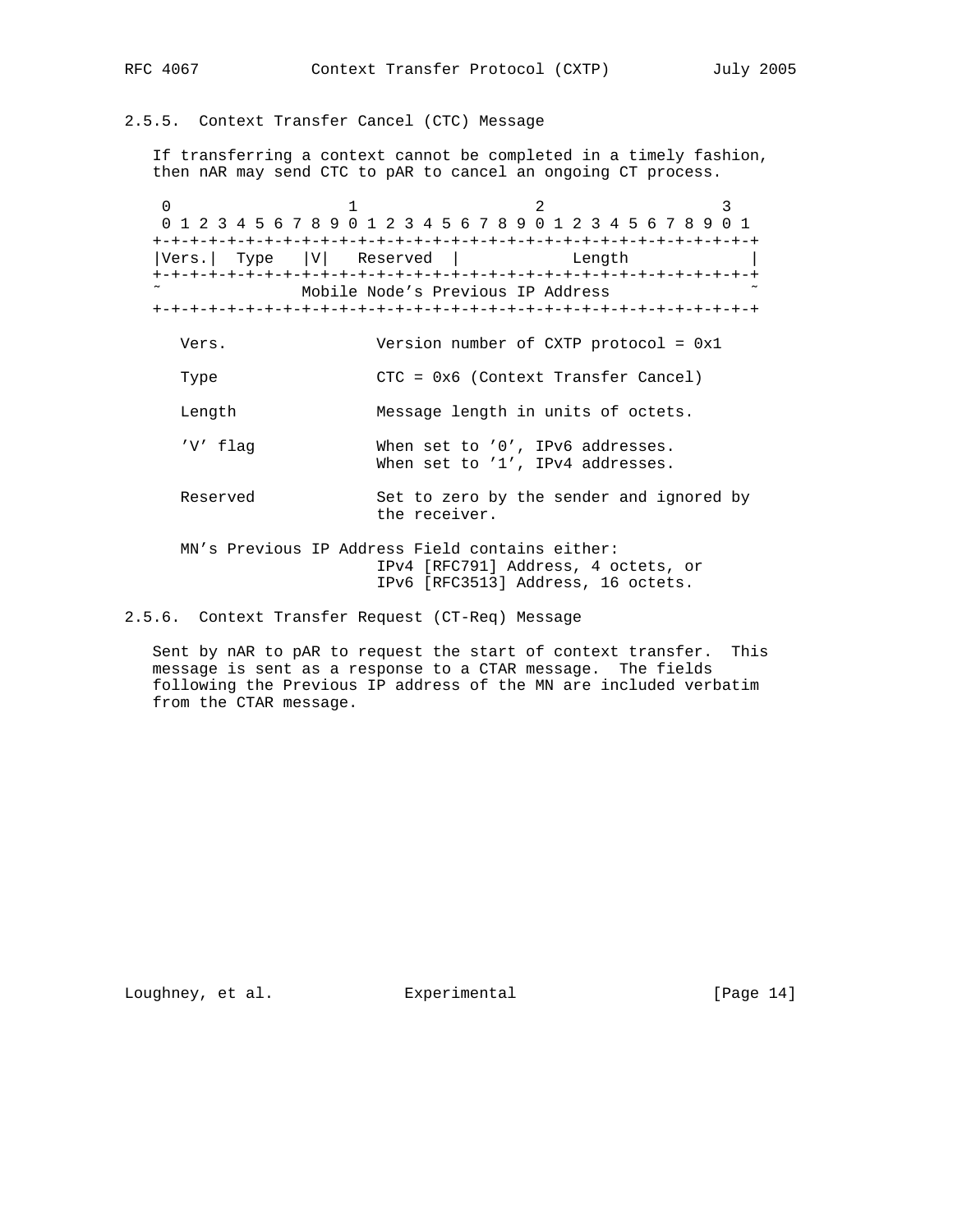| 0<br>ı                     | 2<br>3<br>0 1 2 3 4 5 6 7 8 9 0 1 2 3 4 5 6 7 8 9 0 1 2 3 4 5 6 7 8 9 0 1                                                                                         |
|----------------------------|-------------------------------------------------------------------------------------------------------------------------------------------------------------------|
| Vers. Type V Reserved      | Length                                                                                                                                                            |
|                            | Mobile Node's Previous IP Address                                                                                                                                 |
|                            | Sequence Number                                                                                                                                                   |
|                            | MN Authorization Token                                                                                                                                            |
|                            | Next Requested Context Data Block (if present)                                                                                                                    |
|                            |                                                                                                                                                                   |
|                            |                                                                                                                                                                   |
| Vers.                      | Version number of CXTP protocol = 0x1                                                                                                                             |
| Type                       | $CTREQ = 0x7$ (Context Transfer Request)                                                                                                                          |
| 'V' flag                   | When set to '0', IPv6 addresses.<br>When set to '1', IPv4 addresses.                                                                                              |
| Reserved                   | Set to zero by the sender and ignored<br>by the receiver.                                                                                                         |
| Length                     | Message length in units of octets.                                                                                                                                |
|                            | MN's Previous IP Address Field contains either:<br>IPv4 [RFC791] Address, 4 octets, or<br>IPv6 [RFC3513] Address, 16 octets.                                      |
| Sequence Number            | Copied from the CTAR message, allows the<br>pAR to distinguish requests from previously<br>sent context.                                                          |
| MN's Authorization Token   |                                                                                                                                                                   |
|                            | An unforgeable value calculated as<br>discussed in Section 2.5.1.<br>This<br>authorizes the receiver of CTAR to<br>perform context transfer. Copied from<br>CTAR. |
| Context Data Request Block | A request block for context data; see<br>Section 2.4.                                                                                                             |

Loughney, et al. Experimental [Page 15]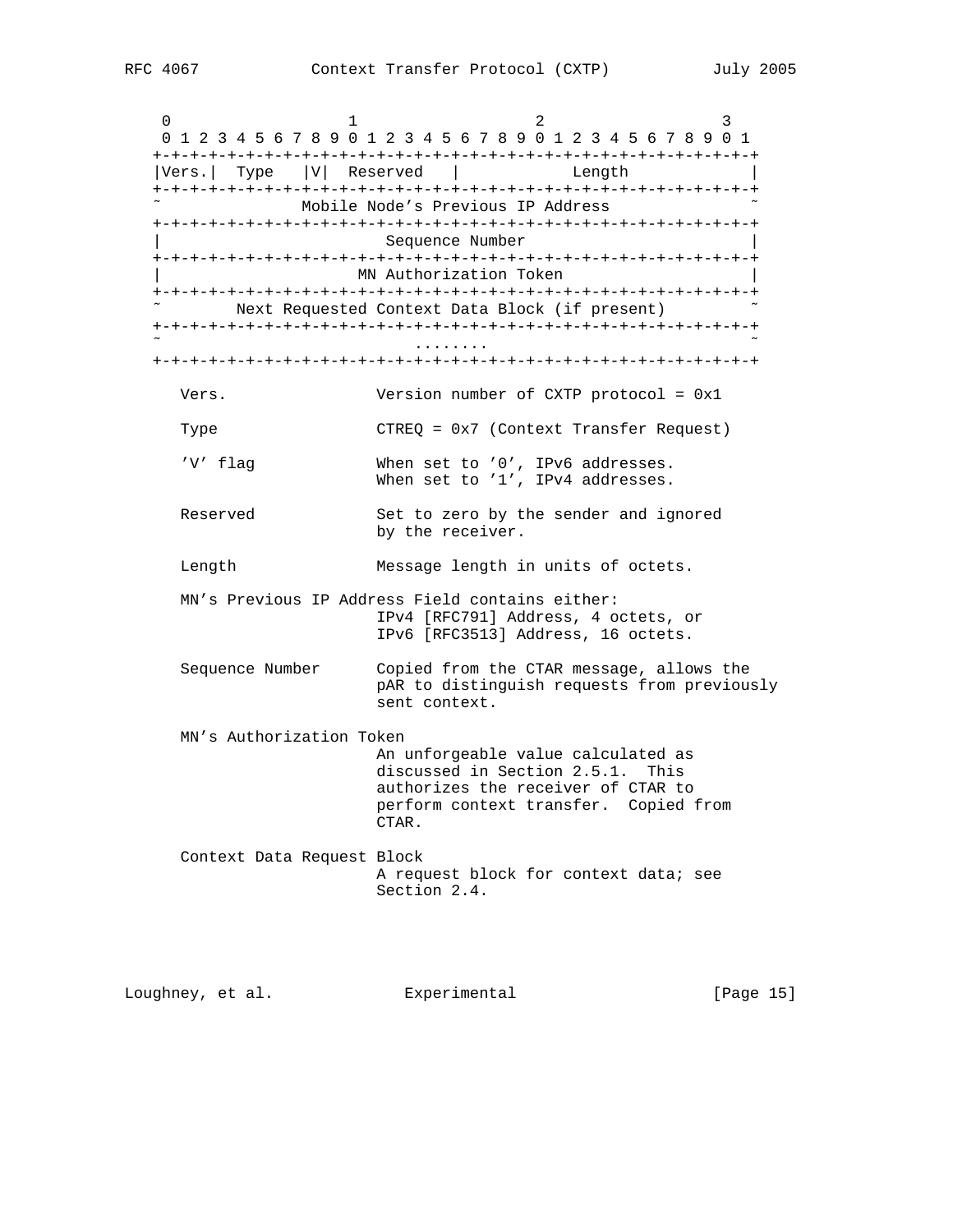The sequence number is used by pAR to correlate a request for previously transmitted context. In predictive transfer, if the MN sends CTAR prior to handover, pAR pushes context to nAR using PCTD. If the CTD fails, the nAR will send a CT-Req with the same sequence number, enabling the pAR to determine which context to resend. The pAR deletes the context after CXTP\_MAX\_TRANSFER\_TIME. The sequence number is not used in reactive transfer.

 For predictive transfer, the pAR sends the keying material and other information necessary to calculate the Authorization Token without having processed a CT-Req message. For reactive transfer, if the nAR receives a context transfer trigger but has not yet received the CTAR message with the authorization token, the Authorization Token field in CT-Req is set to zero. The pAR interprets this as an indication to include the keying material and other information necessary to calculate the Authorization Token, and includes this material into the CTD message as if the message were being sent due to predictive transfer. This provides nAR with the information it needs to calculate the authorization token when the MN sends CTAR.

3. Transport

### 3.1. Inter-Router Transport

 Since most types of access networks in which CXTP might be useful are not today deployed or, if they have been deployed, have not been extensively measured, it is difficult to know whether congestion will be a problem for CXTP. Part of the research task in preparing CXTP for consideration as a possible candidate for standardization is to quantify this issue. However, to avoid potential interference with production applications should a prototype CXTP deployment involve running over the public Internet, it seems prudent to recommend a default transport protocol that accommodates congestion. In addition, since the feature context information has a definite lifetime, the transport protocol must accommodate flexible retransmission, so stale contexts that are held up by congestion are dropped. Finally, because the amount of context data can be arbitrarily large, the transport protocol should not be limited to a single packet or require implementing a custom fragmentation protocol.

 These considerations argue that implementations of CXTP MUST support, and prototype deployments of CXTP SHOULD use, the Stream Control Transport Protocol (SCTP) [SCTP] as the transport protocol on the inter-router interface, especially if deployment over the public Internet is contemplated. SCTP supports congestion control, fragmentation, and partial retransmission based on a programmable retransmission timer. SCTP also supports many advanced and complex

Loughney, et al. Experimental [Page 16]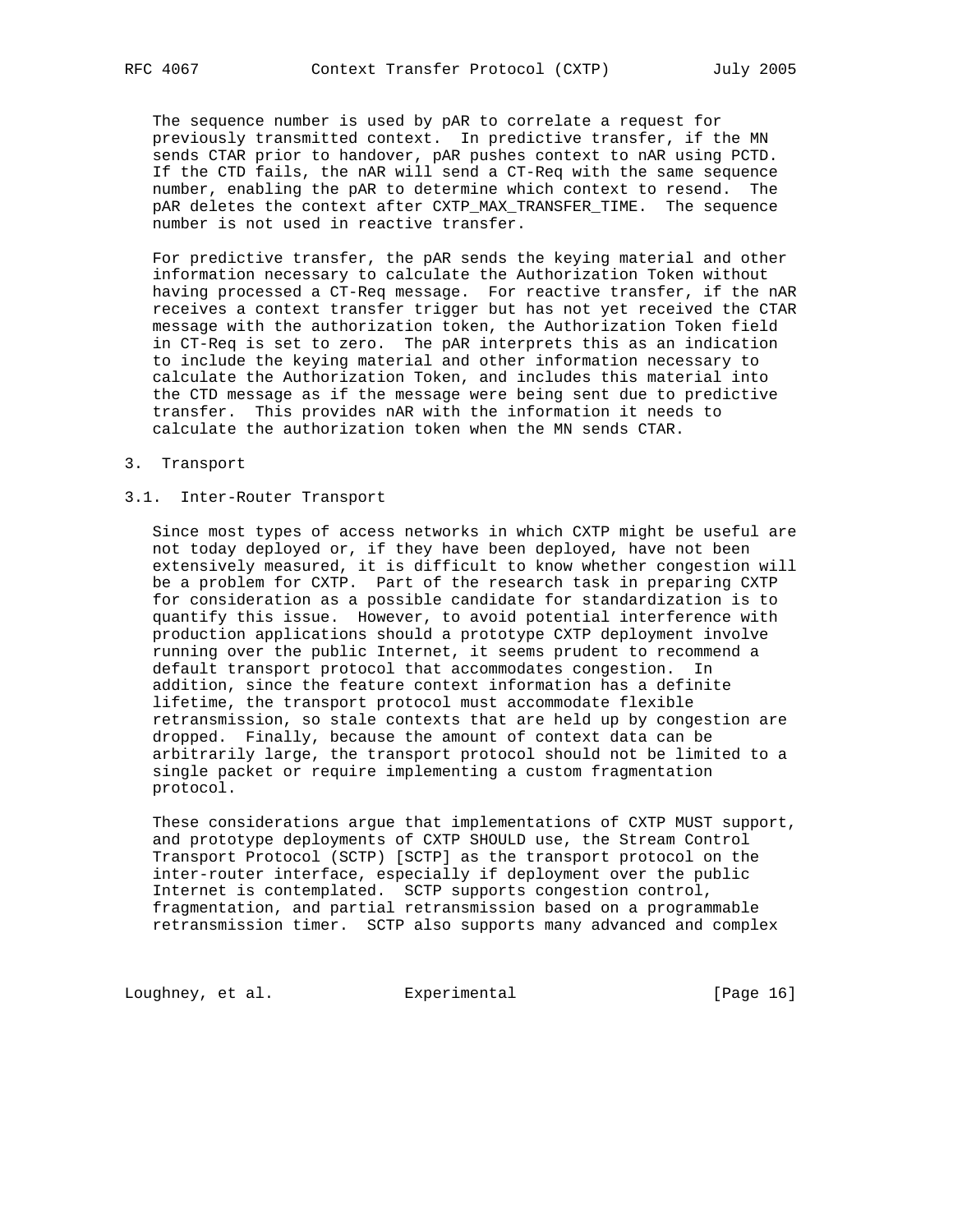features, such as multiple streams and multiple IP addresses for failover that are not necessary for experimental implementation and prototype deployment of CXTP. The use of such SCTP features is not recommended at this time.

 The SCTP Payload Data Chunk carries the context transfer protocol messages. The User Data part of each SCTP message contains an appropriate context transfer protocol message defined in this document. The messages sent using SCTP are CTD (Section 2.5.3), CTDR (Section 2.5.4), CTC (Section 2.5.5), and CT-Req (Section 2.5.6). In general, each SCTP message can carry feature contexts belonging to any MN. If the SCTP checksum calculation fails, the nAR returns the BAD\_CHECKSUM error code in a CTDR message.

 A single stream is used for context transfer without in-sequence delivery of SCTP messages. Each message corresponds to a single MN's feature context collection. A single stream provides simplicity. The use of multiple streams to prevent head-of-line blocking is for future study. Unordered delivery allows the receiver to not block for in-sequence delivery of messages that belong to different MNs. The Payload Protocol Identifier in the SCTP header is 'CXTP'. Inter-router CXTP uses the Seamoby SCTP port [IANA].

 Timeliness of the context transfer information SHOULD be accommodated by setting the SCTP maximum retransmission value to CT\_MAX\_TRANSFER\_TIME to accommodate the maximum acceptable handover delay time. The AR SHOULD be configured with CT\_MAX\_TRANSFER\_TIME to accommodate the particular wireless link technology and local wireless propagation conditions. SCTP message bundling SHOULD be turned off to reduce an extra delay in sending messages. Within CXTP, the nAR SHOULD estimate the retransmit timer from the receipt of the first fragment of a CXTP message and avoid processing any IP traffic from the MN until either context transfer is complete or the estimated retransmit timer expires. If both routers support PR-SCTP [PR-SCTP], then PR-SCTP SHOULD be used. PR-SCTP modifies the lifetime parameter of the Send() operation (defined in Section 10.1 E in [SCTP]) so that it applies to retransmits as well as transmits; that is, in PR-SCTP, if the lifetime expires and the data chunk has not been acknowledged, the transmitter stops retransmitting, whereas in the base protocol the data would be retransmitted until acknowledged or the connection timed out.

Loughney, et al. Experimental [Page 17]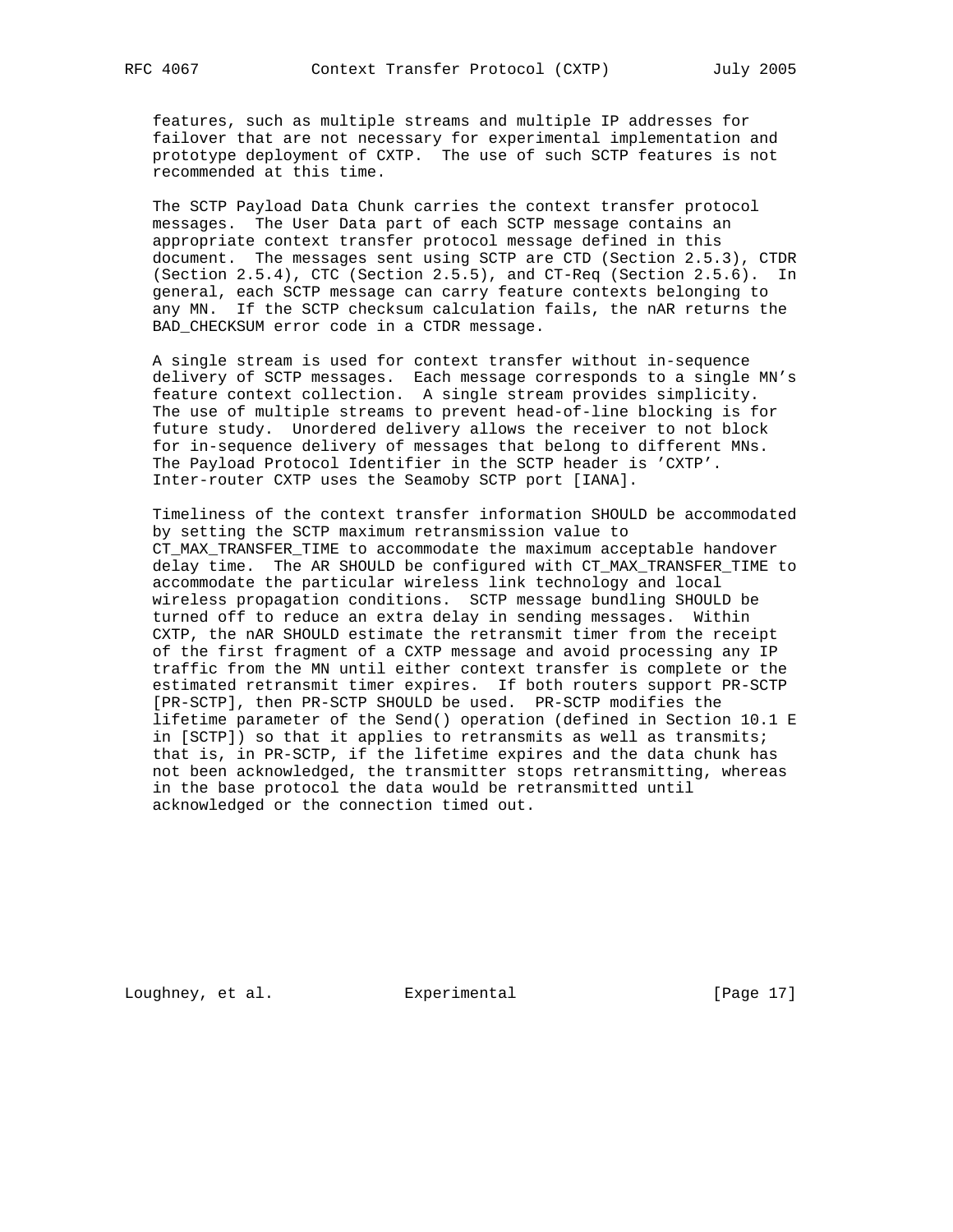The format of Payload Data Chunk taken from [SCTP] is shown in the following diagram.

0  $1$  2 3 0 1 2 3 4 5 6 7 8 9 0 1 2 3 4 5 6 7 8 9 0 1 2 3 4 5 6 7 8 9 0 1 +-+-+-+-+-+-+-+-+-+-+-+-+-+-+-+-+-+-+-+-+-+-+-+-+-+-+-+-+-+-+-+-+  $Type = 0$  | Reserved  $|U|B|E|$  Length +-+-+-+-+-+-+-+-+-+-+-+-+-+-+-+-+-+-+-+-+-+-+-+-+-+-+-+-+-+-+-+-+ | TSN | +-+-+-+-+-+-+-+-+-+-+-+-+-+-+-+-+-+-+-+-+-+-+-+-+-+-+-+-+-+-+-+-+ | Stream Identifier S | Stream Sequence Number n | +-+-+-+-+-+-+-+-+-+-+-+-+-+-+-+-+-+-+-+-+-+-+-+-+-+-+-+-+-+-+-+-+ Payload Protocol Identifier +-+-+-+-+-+-+-+-+-+-+-+-+-+-+-+-+-+-+-+-+-+-+-+-+-+-+-+-+-+-+-+-+ User Data (seq n of Stream S) +-+-+-+-+-+-+-+-+-+-+-+-+-+-+-+-+-+-+-+-+-+-+-+-+-+-+-+-+-+-+-+-+ 'U' bit The Unordered bit. MUST be set to 1 (one). 'B' bit The Beginning fragment bit. See [SCTP]. 'E' bit The Ending fragment bit. See [SCTP]. TSN Transmission Sequence Number. See [SCTP]. Stream Identifier S Identifies the context transfer protocol stream. Stream Sequence Number n Since the 'U' bit is set to one, the receiver ignores this number. See [SCTP]. Payload Protocol Identifier Set to 'CXTP' (see [IANA]). User Data Contains the context transfer protocol messages.

 If a CXTP deployment will never run over the public Internet, and it is known that congestion is not a problem in the access network, alternative transport protocols MAY be appropriate vehicles for experimentation. For example, piggybacking CXTP messages on top of handover signaling for routing, such as provided by FMIPv6 in ICMP [FMIPv6]. Implementations of CXTP MAY support ICMP for such purposes. If such piggybacking is used, an experimental message extension for the protocol on which CXTP is piggybacking MUST be designed. Direct deployment on top of a transport protocol for experimental purposes is also possible. In this case, the researcher

Loughney, et al. **Experimental** [Page 18]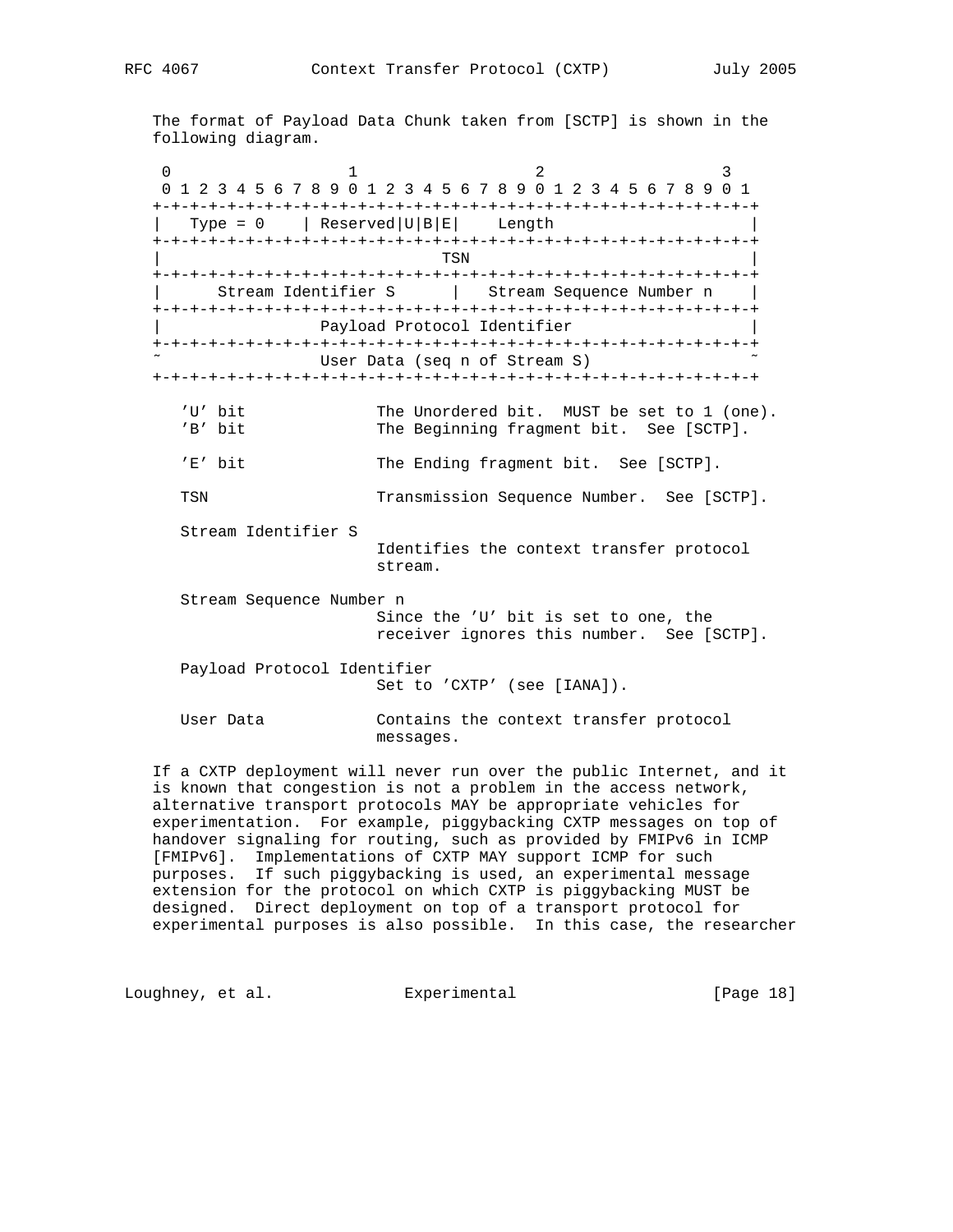MUST be careful to accommodate good Internet transport protocol engineering practices, including using retransmits with exponential backoff.

3.2. MN-AR Transport

 The MN-AR interface MUST implement and SHOULD use ICMP to transport the CTAR and CTAA messages. Because ICMP contains no provisions for retransmitting packets if signaling is lost, the CXTP protocol incorporates provisions for improving transport performance on the MN-AR interface. The MN and AR SHOULD limit the number of context data block identifiers included in the CTAR and CTAA messages so that the message will fit into a single packet, because ICMP has no provision for fragmentation above the IP level. CXTP uses the Experimental Mobility ICMP type [IANA]. The ICMP message format for CXTP messages is as follows:

|         |      | 0 1 2 3 4 5 6 7 8 9 0 1 2 3 4 5 6 7 8 9 0 1 2 3 4 5 6 7 8 9 0 1 |  |
|---------|------|-----------------------------------------------------------------|--|
|         |      |                                                                 |  |
| Type    | Code | Checksum                                                        |  |
|         |      |                                                                 |  |
| Subtype |      | Reserved                                                        |  |
|         |      |                                                                 |  |
| Message |      |                                                                 |  |
|         |      |                                                                 |  |

IP Fields:

| Source Address      | An IP address assigned to the sending<br>interface.                                          |
|---------------------|----------------------------------------------------------------------------------------------|
| Destination Address | An IP address assigned to the receiving<br>interface.                                        |
| Hop Limit           | 255                                                                                          |
| ICMP Fields:        |                                                                                              |
| Type                | Experimental Mobility Type (To be assigned by IANA,<br>for $IPv4$ and $IPv6$ , see $[IANA])$ |
| Code                |                                                                                              |

Checksum The ICMP checksum.

| Loughney, et al. | Experimental | [Page 19] |  |
|------------------|--------------|-----------|--|
|                  |              |           |  |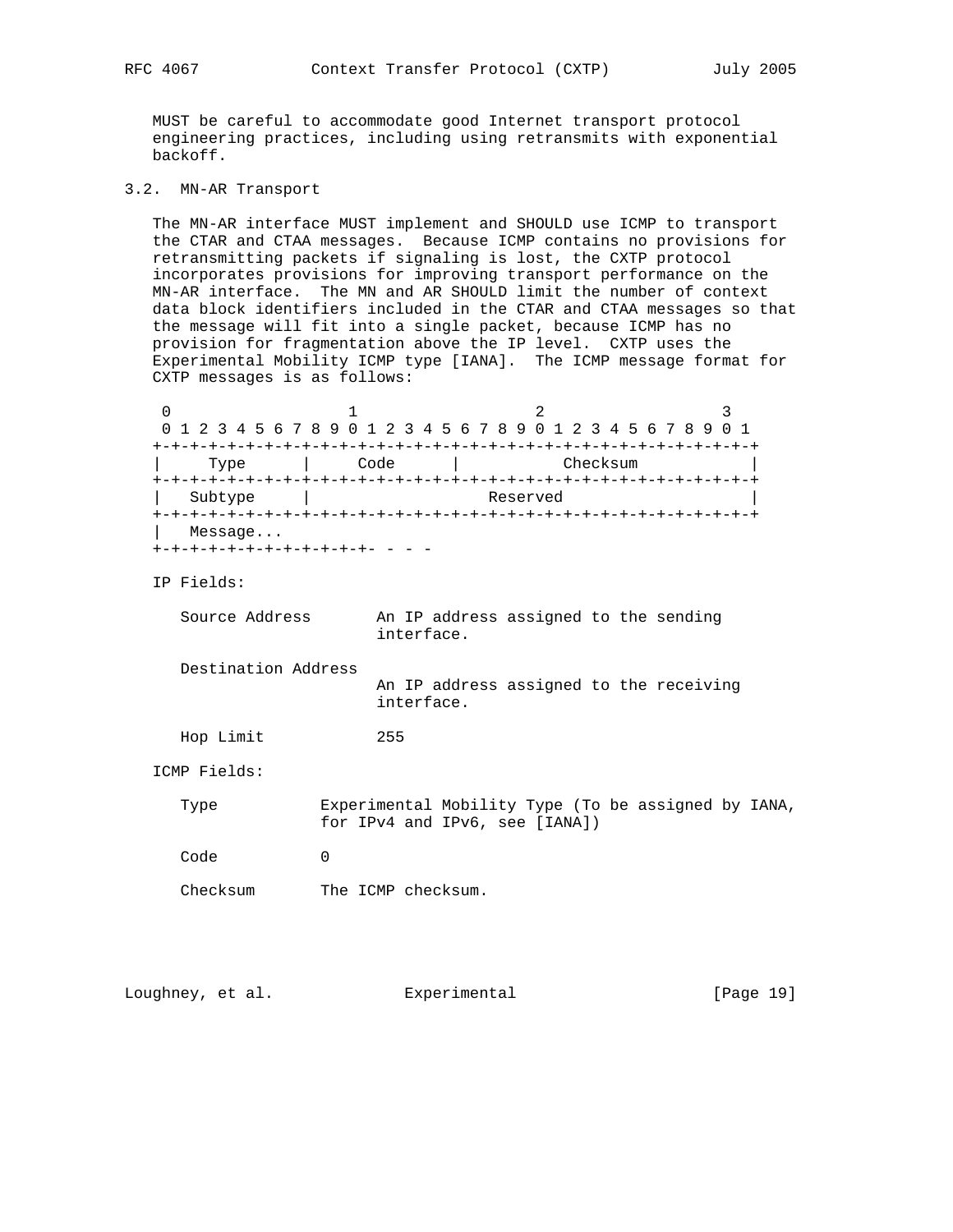- Sub-type The Experimental Mobility ICMP subtype for CXTP, see [IANA].
- Reserved Set to zero by the sender and ignored by the receiver.

Message The body of the CTAR or CTAA message.

 CTAR messages for which a response is requested but fail to elicit a response are retransmitted. The initial retransmission occurs after a CXTP\_REQUEST\_RETRY wait period. Retransmissions MUST be made with exponentially increasing wait intervals (doubling the wait each time). CTAR messages should be retransmitted until either a response (which might be an error) has been obtained, or until CXTP\_RETRY\_MAX seconds after the initial transmission.

 MNs SHOULD generate the sequence number in the CTAR message randomly (also ensuring that the same sequence number has not been used in the last 7 seconds), and, for predictive transfer, MUST use the same sequence number in a CTAR message to the nAR as for the pAR. An AR MUST ignore the CTAR message if it has already received one with the same sequence number and MN IP address.

 Implementations MAY, for research purposes, try other transport protocols. Examples are the definition of a Mobile IPv6 Mobility Header [MIPv6] for use with the FMIPv6 Fast Binding Update [FMIPv6] to allow bundling of both routing change and context transfer signaling from the MN to AR, or definition of a UDP protocol instead of ICMP. If such implementations are done, they should abide carefully by good Internet transport engineering practices and be used for prototype and demonstration purposes only. Deployment on large scale networks should be avoided until the transport characteristics are well understood.

4. Error Codes and Constants

| Error Code   | Section Value      |               | Meaning                                   |
|--------------|--------------------|---------------|-------------------------------------------|
| BAD CHECKSUM | $\overline{3}$ . 1 | $0 \times 01$ | Error code if the<br>SCTP checksum fails. |

Loughney, et al. Experimental [Page 20]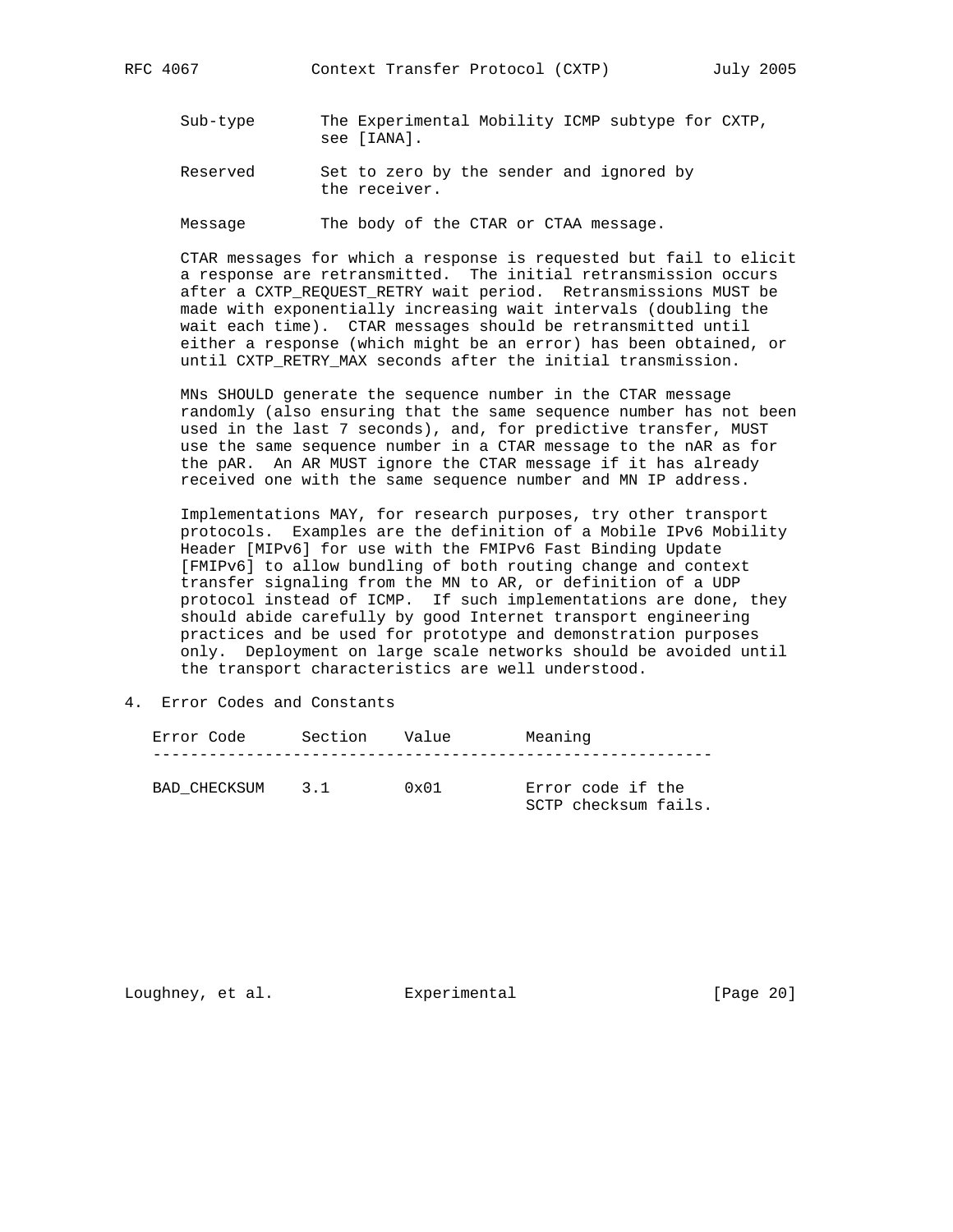| Constant                 | Section | Default Value Meaning |                                                                              |
|--------------------------|---------|-----------------------|------------------------------------------------------------------------------|
| CT REOUEST RATE          | 6.3     | 10 requests/<br>sec.  | Maximum number of<br>CTAR messages before<br>AR institutes rate<br>limiting. |
| CT MAX TRANSFER TIME 3.1 |         | $200$ ms              | Maximum amount of time<br>pAR should wait before<br>aborting the transfer.   |
| CT REOUEST RETRY         | 3.2     | 2 seconds             | Wait interval before<br>initial retransmit<br>on MN-AR interface.            |
| CT RETRY MAX             | 3.2     | 15 seconds            | Give up retrying<br>on MN-AR interface.                                      |

5. Examples and Signaling Flows

5.1. Network Controlled, Initiated by pAR, Predictive



# 5.2. Network Controlled, Initiated by nAR, Reactive

 MN nAR pAR | | | T | CT trigger  $\mathbf{I}$  is a set of  $\mathbf{I}$  is a set of  $\mathbf{I}$  is a set of  $\mathbf{I}$  is a set of  $\mathbf{I}$ M | |--------- CT-Req -----><br>|E E is a set of the set of the set of the set of the set of the set of the set of the set of the set of the set of the set of the set of the set of the set of the set of the set of the set of the set of the set of the set o  $\left| \begin{array}{ccc} \cdot & \cdot & \cdot \\ \cdot & \cdot & \cdot \\ \end{array} \right|$   $\left| \begin{array}{ccc} \cdot & \cdot & \cdot \\ \cdot & \cdot & \cdot \\ \cdot & \cdot & \cdot \end{array} \right|$  | | | | V |------- CTAR -------->| | | |----- CTDR (opt) ----->| | | |

Loughney, et al. Experimental [Page 21]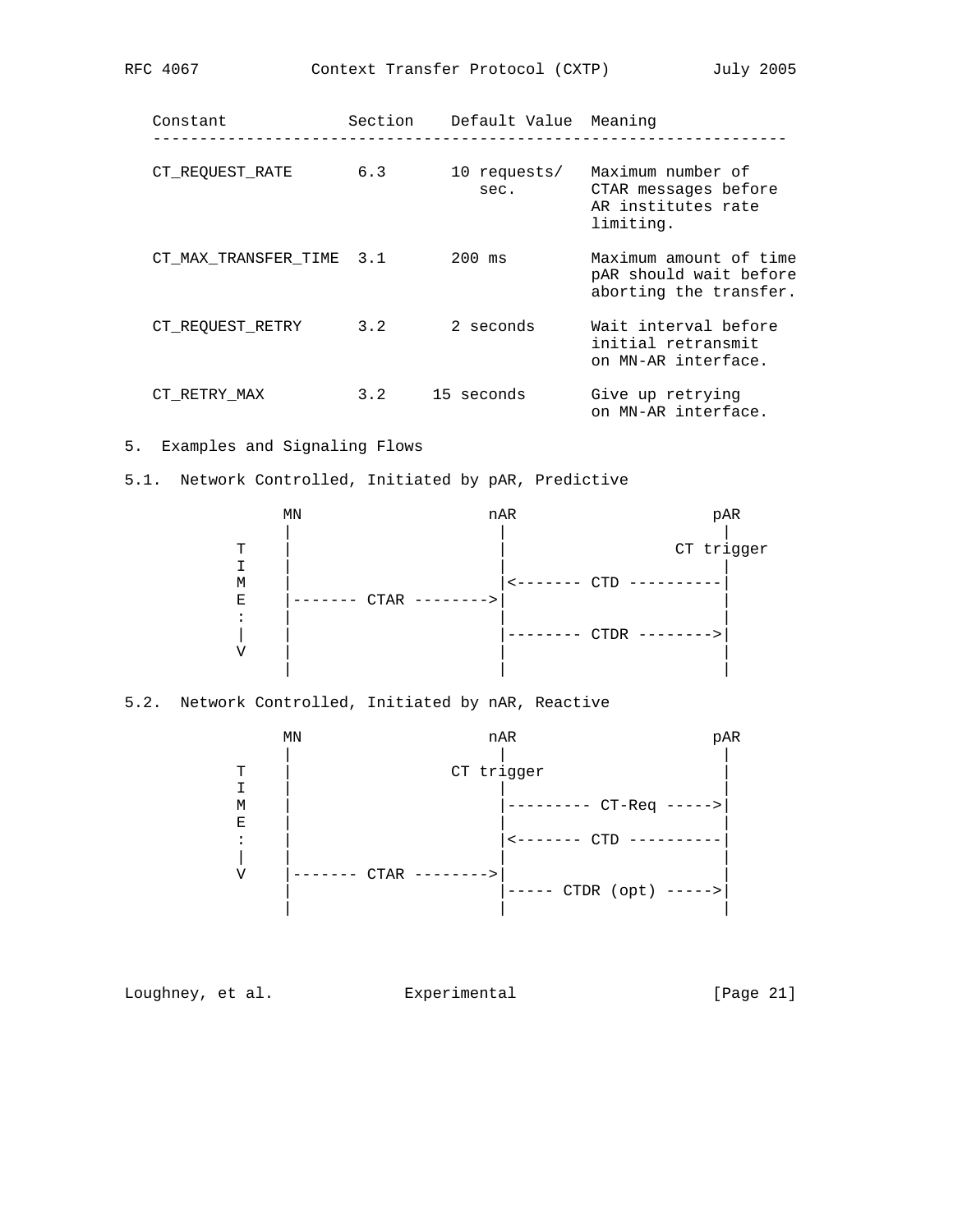# 5.3. Mobile Controlled, Predictive New L2 up/Old L2 down

CTAR request to nAR



 Whether the nAR sends the MN a CTAR reject message if CT is not supported is for future study.

### 6. Security Considerations

 At this time, the threats to IP handover in general and context transfer in particular are not widely understood, particularly on the MN to AR link, and mechanisms for countering them are not well defined. Part of the experimental task in preparing CXTP for eventual standards track will be to better characterize threats to context transfer and design specific mechanisms to counter them. This section provides some general guidelines about security based on discussions among the Design Team and Working Group members.

### 6.1. Threats

 The Context Transfer Protocol transfers state between access routers. If the MNs are not authenticated and authorized before moving on the network, there is a potential for masquerading attacks to shift state between ARs, causing network disruptions.

 Additionally, DoS attacks can be launched from MNs towards the access routers by requesting multiple context transfers and then by disappearing. Finally, a rogue access router could flood mobile nodes with packets, attempt DoS attacks, and issue bogus context transfer requests to surrounding routers.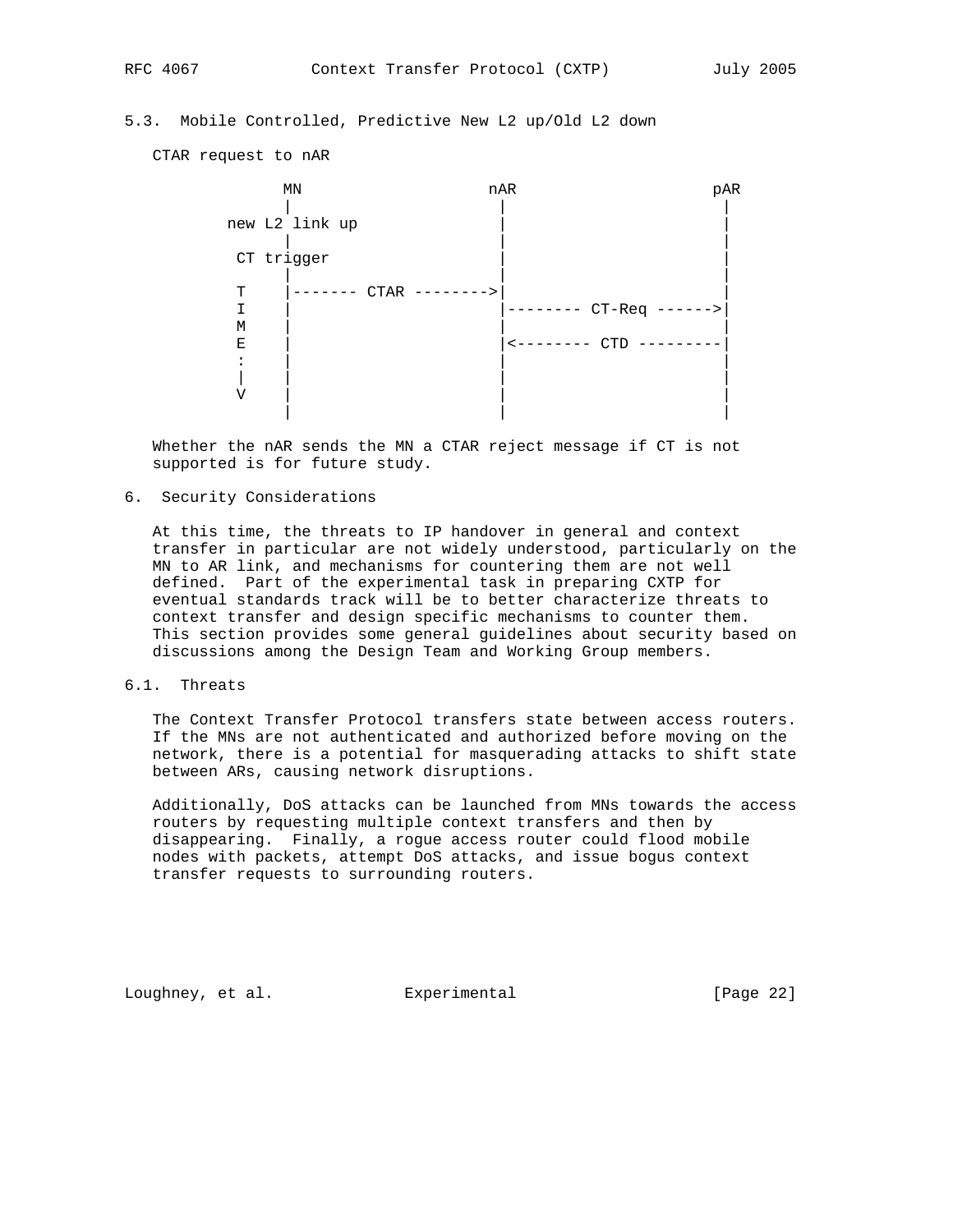Consistency and correctness in context transfer depend on interoperable feature context definitions and how CXTP is utilized for a particular application. For some considerations regarding consistency and correctness that have general applicability but are articulated in the context of AAA context transfer, please see [EAP].

### 6.2. Access Router Considerations

 The CXTP inter-router interface relies on IETF standardized security mechanisms for protecting traffic between access routers, as opposed to creating application security mechanisms. IPsec [RFC2401] MUST be supported between access routers.

 To avoid the introduction of additional latency due to the need for establishing a secure channel between the context transfer peers (ARs), the two ARs SHOULD establish such a secure channel in advance. The two access routers need to engage in a key exchange mechanism such as IKE [RFC2409], establish IPSec SAs, and define the keys, algorithms, and IPSec protocols (such as ESP) in anticipation of any upcoming context transfer. This will save time during handovers that require secure transfer. Such SAs can be maintained and used for all upcoming context transfers between the two ARs. Security should be negotiated prior to the sending of context.

 Access Routers MUST implement IPsec ESP [ESP] in transport mode with non-null encryption and authentication algorithms to provide per packet authentication, integrity protection and confidentiality, and MUST implement the replay protection mechanisms of IPsec. In those scenarios where IP layer protection is needed, ESP in tunnel mode SHOULD be used. Non-null encryption should be used when using IPSec ESP. Strong security on the inter-router interface is required to protect against attacks by rogue routers, and to ensure confidentiality on the context transfer authorization key in predicative transfer.

 The details of IKE key exchange and other details of the IPsec security associations between routers are to be determined as part of the research phase associated with finalizing the protocol for standardization. These details must be determined prior to standardization. Other working groups are currently working on general security for routing protocols. Ideally, a possible solution for CXTP will be based on this work to minimize the operational configuration of routers for different protocols. Requirements for CXTP will be brought to the appropriate IETF routing protocol security working groups for consideration.

Loughney, et al. Experimental [Page 23]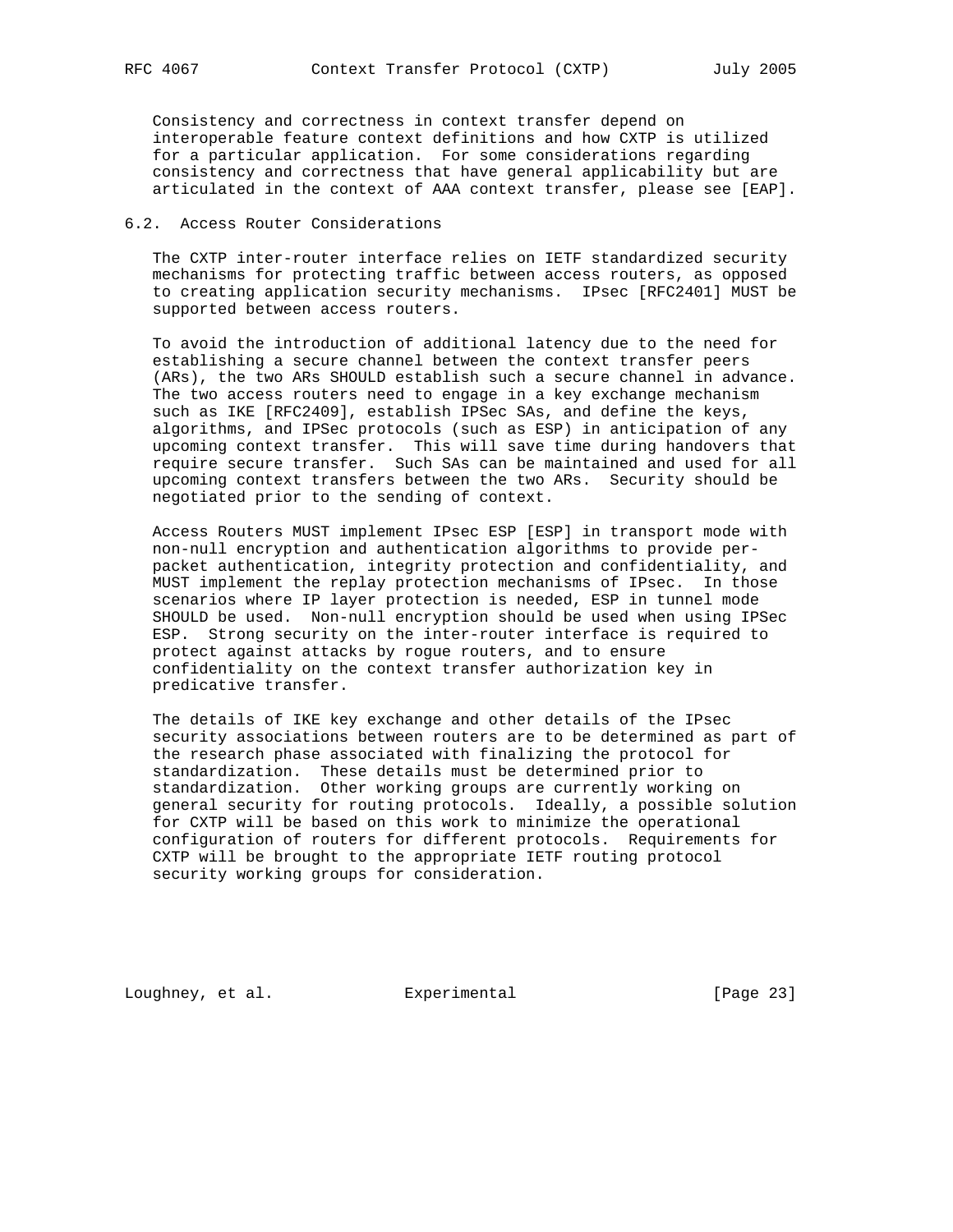# 6.3. Mobile Node Considerations

 The CTAR message requires the MN and AR to possess a shared secret key to calculate the authorization token. Validation of this token MUST precede context transfer or installation of context for the MN, removing the risk that an attacker could cause an unauthorized transfer. How the shared key is established is out of scope of this specification. If both the MN and AR know certified public keys of the other party, Diffie-Hellman can be used to generate a shared secret key [RFC2631]. If an AAA protocol of some sort is run for network entry, the shared key can be established using that protocol [PerkCal04].

 If predictive context transfer is used, the shared key for calculating the authorization token is transferred between ARs. A transfer of confidential material of this sort poses certain security risks, even if the actual transfer itself is confidential and authenticated, as is the case for inter-router CXTP. The more entities know the key, the more likely a compromise may occur. To mitigate this risk, nAR MUST discard the key immediately after using it to validate the authorization token. The MN MUST establish a new key with the AR for future CXTP transactions. The MN and AR SHOULD exercise care in using a key established for other purposes for also authorizing context transfer. The establishment of a separate key for context transfer authorization is RECOMMENDED.

 Replay protection on the MN-AR protocol is provided by limiting the time period in which context is maintained. For predictive transfer, the pAR receives a CTAR message with a sequence number, transfers the context along with the authorization token key, and then drops the context and the authorization token key immediately upon completion of the transfer. For reactive transfer, the nAR receives the CTAR, requests the context that includes the sequence number and authorization token from the CTAR message that allows the pAR to check whether the transfer is authorized. The pAR drops the context and authorization token key after the transfer has been completed. The pAR and nAR ignore any requests containing the same MN IP address if an outstanding CTAR or CTD message is unacknowledged and has not timed out. After the key has been dropped, any attempt at replay will fail because the authorization token will fail to validate. The AR MUST NOT reuse the key for any MN, including the MN that originally possessed the key.

 DoS attacks on the MN-AR interface can be limited by having the AR rate limit the number of CTAR messages it processes. The AR SHOULD limit the number of CTAR messages to the CT\_REQUEST\_RATE. If the request exceeds this rate, the AR SHOULD randomly drop messages until the rate is established. The actual rate SHOULD be configured on the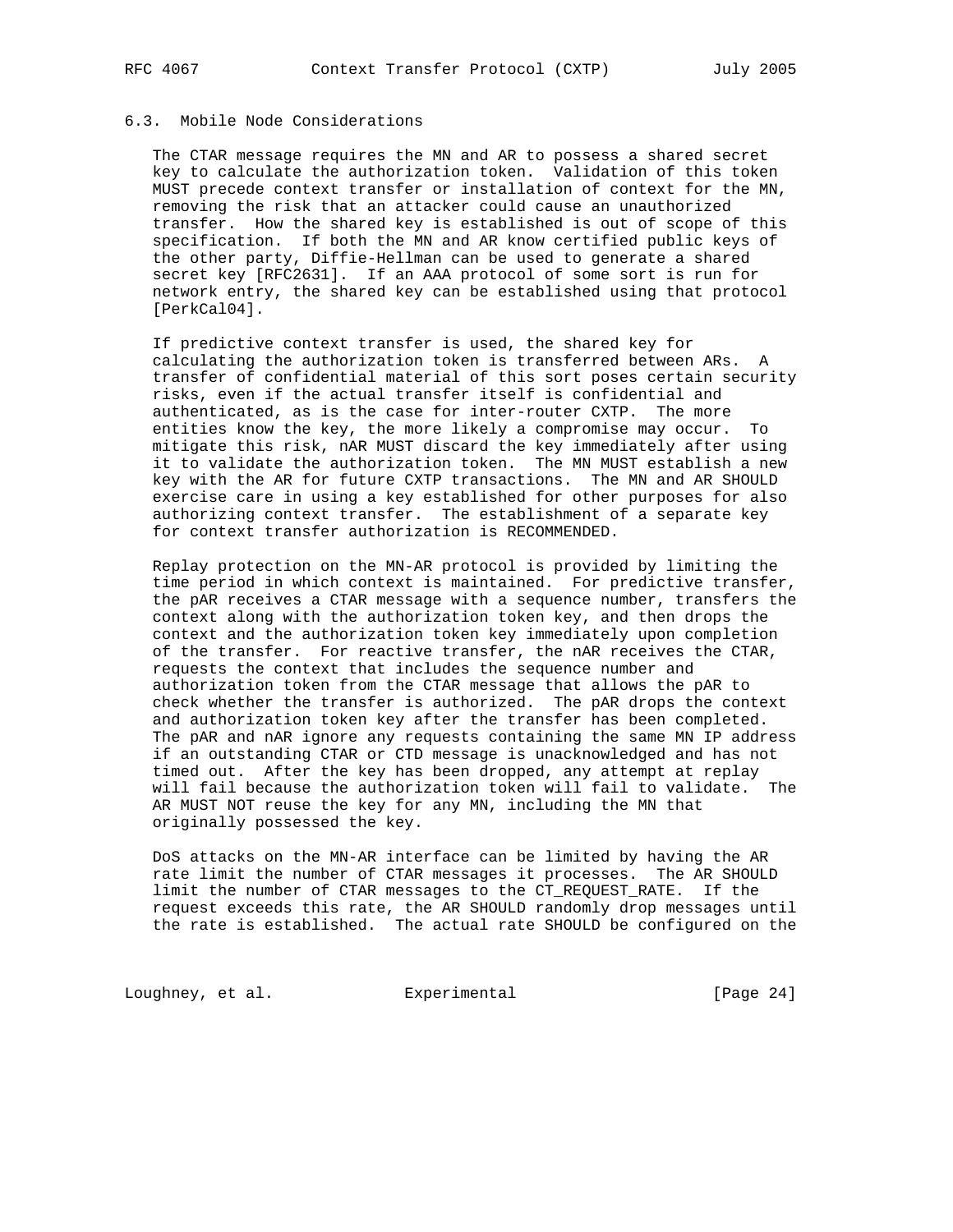AR to match the maximum number of handovers that the access network is expected to support.

7. Acknowledgements & Contributors

 This document is the result of a design team formed by the chairs of the SeaMoby working group. The team included John Loughney, Madjid Nakhjiri, Rajeev Koodli and Charles Perkins.

 Basavaraj Patil, Pekka Savola, and Antti Tuominen contributed to the Context Transfer Protocol review.

 The working group chairs are Pat Calhoun and James Kempf, whose comments have been very helpful in the creation of this specification.

 The authors would also like to thank Julien Bournelle, Vijay Devarapalli, Dan Forsberg, Xiaoming Fu, Michael Georgiades, Yusuf Motiwala, Phil Neumiller, Hesham Soliman, and Lucian Suciu for their help and suggestions with this document.

- 8. References
- 8.1. Normative References
	- [RFC791] Postel, J., "Internet Protocol", STD 5, RFC 791, September 1981.
	- [RFC2119] Bradner, S., "Key words for use in RFCs to Indicate Requirement Levels", BCP 14, RFC 2119, March 1997.
	- [RFC2409] Harkins, D. and D. Carrel, "The Internet Key Exchange (IKE)", RFC 2409, November 1998.
	- [RFC3513] Hinden, R. and S. Deering, "Internet Protocol Version 6 (IPv6) Addressing Architecture", RFC 3513, April 2003.
	- [ESP] Kent, S. and R. Atkinson, "IP Encapsulating Security Payload (ESP)", RFC 2406, November 1998.
	- [SCTP] Stewart, R., Xie, Q., Morneault, K., Sharp, C., Schwarzbauer, H., Taylor, T., Rytina, I., Kalla, M., Zhang, L., and V. Paxson, "Stream Control Transmission Protocol", RFC 2960, October 2000.
	- [PR-SCTP] Stewart, R., Ramalho, M., Xie, Q., Tuexen, M., and P. Conrad, "Stream Control Transmission Protocol (SCTP) Partial Reliability Extension", RFC 3758, May 2004.

Loughney, et al. Experimental [Page 25]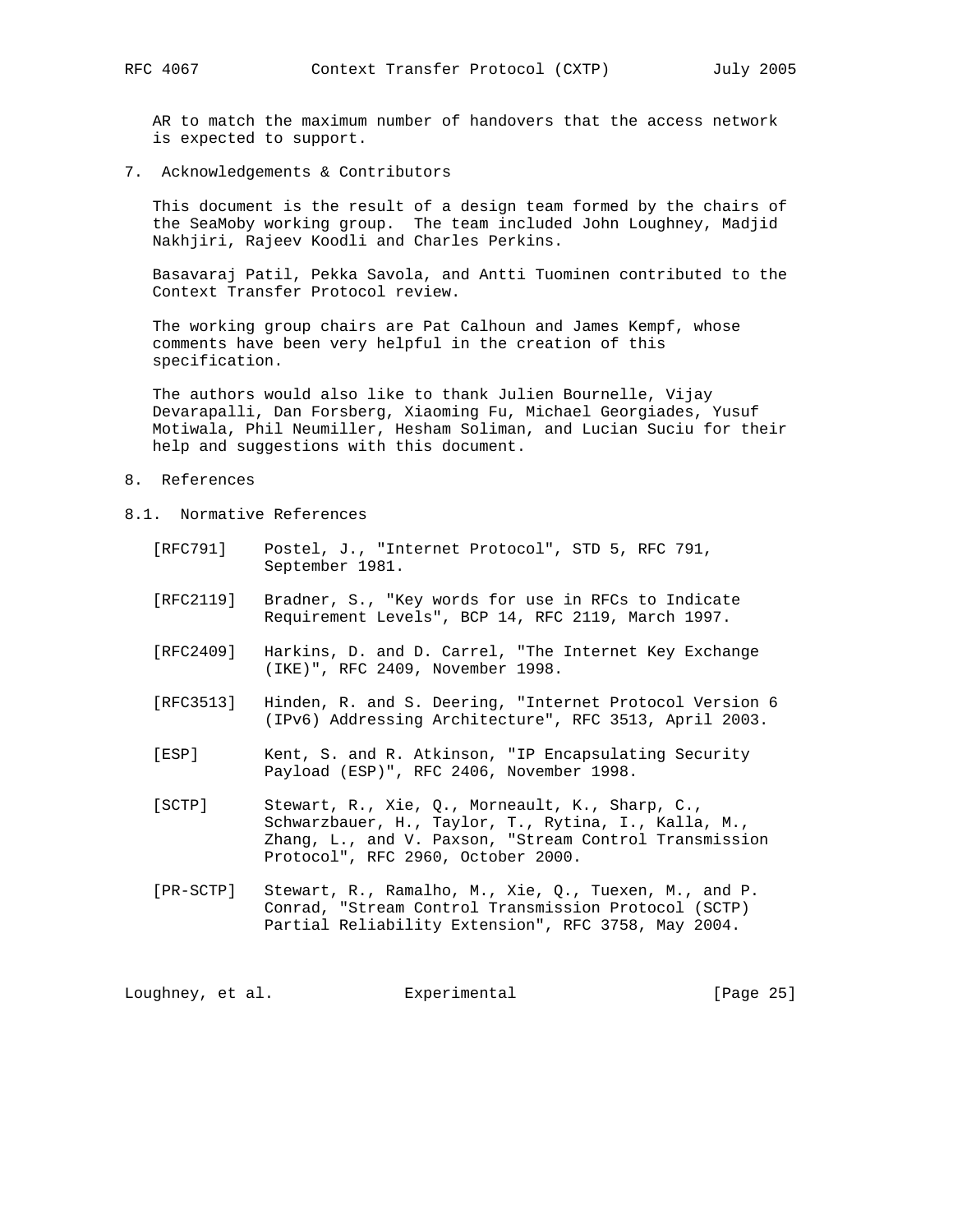RFC 4067 Context Transfer Protocol (CXTP) July 2005

 [IANA] Kempf, J., "Instructions for Seamoby and Experimental Mobility Protocol IANA Allocations", RFC 4065, July 2005.

### 8.2. Informative References

- [FHCT] R. Koodli and C. E. Perkins, "Fast Handovers and Context Transfers", ACM Computing Communication Review, volume 31, number 5, October 2001.
- [TEXT] M. Nakhjiri, "A time efficient context transfer method with Selective reliability for seamless IP mobility", IEEE VTC-2003-Fall, VTC 2003 Proceedings, Vol.3, Oct. 2003.
- [FMIPv6] Koodli, R., Ed., "Fast Handovers for Mobile IPv6", RFC 4068, July 2005.
- [LLMIP] K. El Malki et al., "Low Latency Handoffs in Mobile IPv4", Work in Progress.
- [RFC3374] Kempf, J., "Problem Description: Reasons For Performing Context Transfers Between Nodes in an IP Access Network", RFC 3374, September 2002.
- [RFC2401] Kent, S. and R. Atkinson, "Security Architecture for the Internet Protocol", RFC 2401, November 1998.
- [TERM] Manner, J. and M. Kojo, "Mobility Related Terminology", RFC 3753, June 2004.
- [RFC2631] Rescorla, E., "Diffie-Hellman Key Agreement Method", RFC 2631, June 1999.
- [PerkCal04] Perkins, C. and P. Calhoun, "Authentication, Authorization, and Accounting (AAA) Registration Keys for Mobile IPv4", RFC 3957, March 2005.
- [MIPv6] Johnson, D., Perkins, C., and J. Arkko, "Mobility Support in IPv6", RFC 3775, June 2004.
- [RFC2710] Deering, S., Fenner, W., and B. Haberman, "Multicast Listener Discovery (MLD) for IPv6", RFC 2710, October 1999.
- [RFC2461] Narten, T., Nordmark, E., and W. Simpson, "Neighbor Discovery for IP Version 6 (IPv6)", RFC 2461, December 1998.

Loughney, et al. Experimental [Page 26]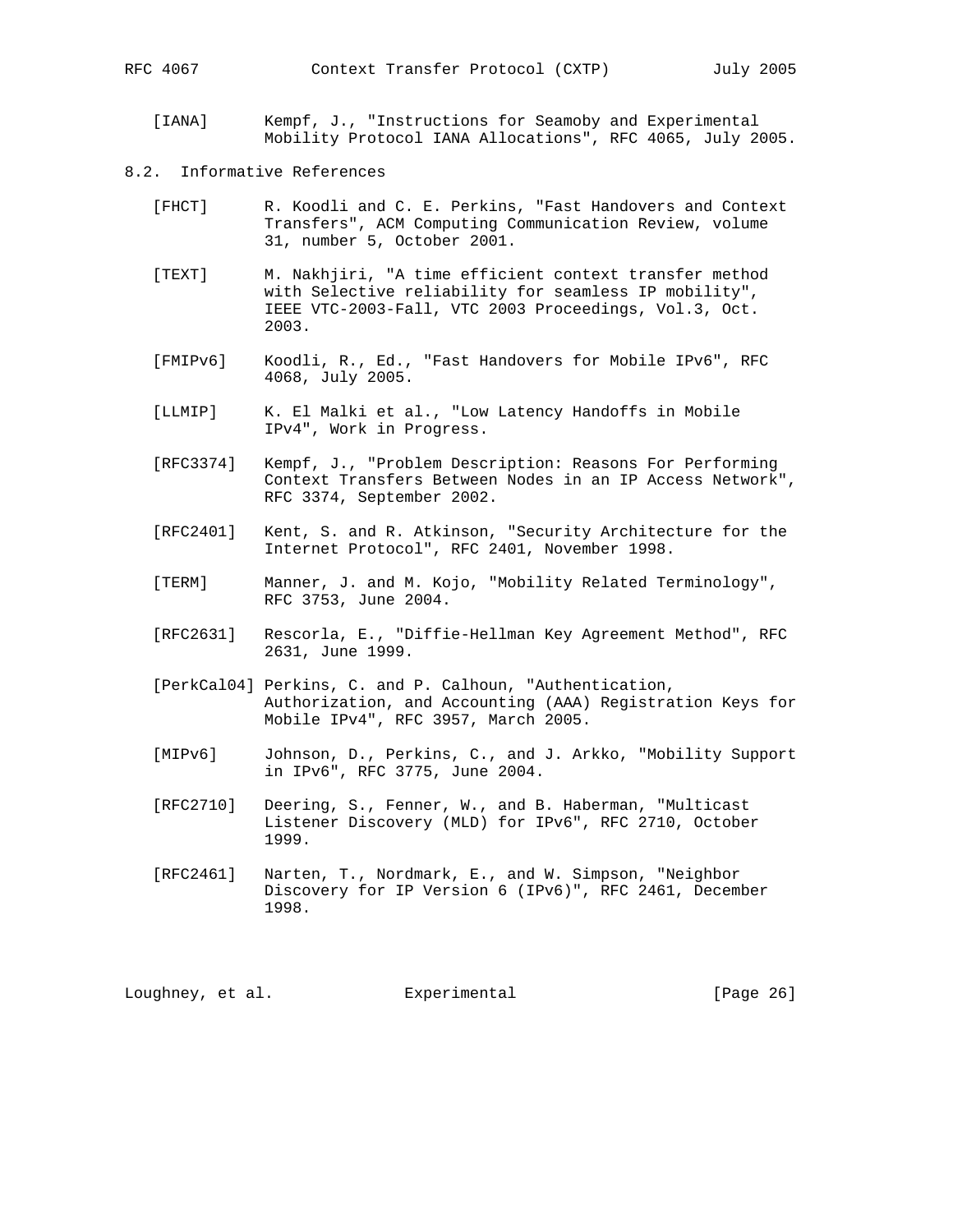- [RFC2462] Thomson, S. and T. Narten, "IPv6 Stateless Address Autoconfiguration", RFC 2462, December 1998.
- [RFC3095] Bormann, C., Burmeister, C., Degermark, M., Fukushima, H., Hannu, H., Jonsson, L-E., Hakenberg, R., Koren, T., Le, K., Liu, Z., Martensson, A., Miyazaki, A., Svanbro, K., Wiebke, T., Yoshimura, T., and H. Zheng, "RObust Header Compression (ROHC): Framework and four profiles: RTP, UDP, ESP, and uncompressed ", RFC 3095, July 2001.
- [BT] IEEE, "IEEE Standard for information technology - Telecommunication and information exchange between systems - LAN/MAN - Part 15.1: Wireless Medium Access Control (MAC) and Physical Layer (PHY) specifications for Wireless Personal Area Networks (WPANs)", IEEE Standard 802.15.1, 2002.
- [EAP] Aboba, B., Simon, D., Arkko, J., Eron, P., and H. Levokowetz, "Extensible Authentication Protocol (EAP) Key Management Framework", Work in Progress.

Loughney, et al. Experimental [Page 27]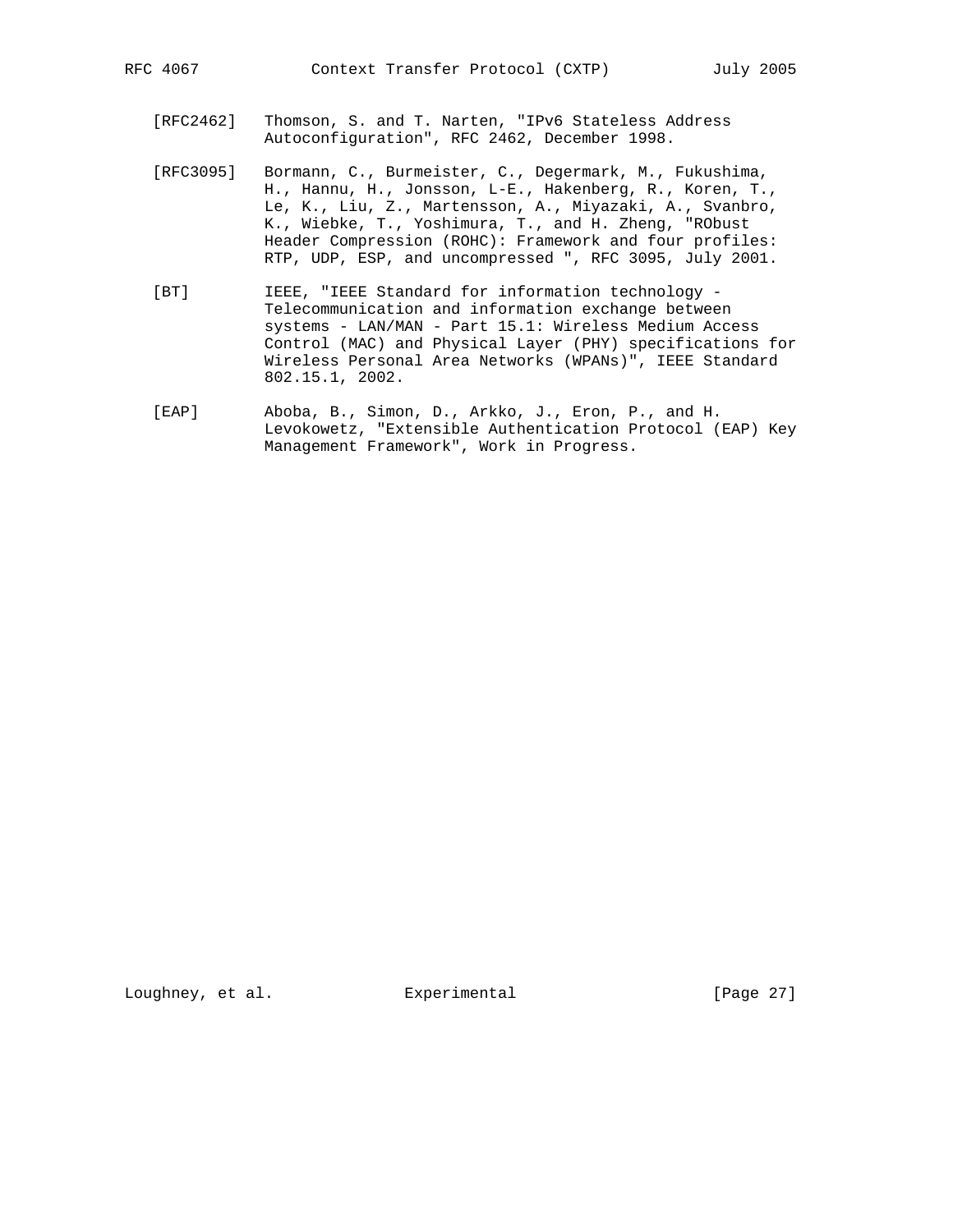Appendix A. Timing and Trigger Considerations

 Basic Mobile IP handover signaling can introduce disruptions to the services running on top of Mobile IP, which may introduce unwanted latencies that practically prohibit its use for certain types of services. Mobile IP latency and packet loss are optimized through several alternative procedures, such as Fast Mobile IP [FMIPv6] and Low Latency Mobile IP [LLMIP].

 Feature re-establishment through context transfer should contribute zero (optimally) or minimal extra disruption of services in conjunction with handovers. This means that the timing of context transfer SHOULD be carefully aligned with basic Mobile IP handover events, and with optimized Mobile IP handover signaling mechanisms, as those protocols become available.

 Furthermore, some of those optimized mobile IP handover mechanisms may provide more flexibility in choosing the timing and ordering for the transfer of various context information.

Appendix B. Multicast Listener Context Transfer

 In the past, credible proposals have been made in the Seamoby Working Group and elsewhere for using context transfer to the speed of handover of authentication, authorization, and accounting context, distributed firewall context, PPP context, and header compression context. Because the Working Group was not chartered to develop context profile definitions for specific applications, none of the documents submitted to Seamoby were accepted as Working Group items. At this time, work to develop a context profile definition for RFC 3095 header compression context [RFC3095] and to characterize the performance gains obtainable by using header compression continues, but is not yet complete. In addition, there are several commercial wireless products that reportedly use non-standard, non-interoperable context transfer protocols, though none is as yet widely deployed.

 As a consequence, it is difficult at this time to point to a solid example of how context transfer could result in a commercially viable, widely deployable, interoperable benefit for wireless networks. This is one reason why CXTP is being proposed as an Experimental protocol, rather than Standards Track. Nevertheless, it seems valuable to have a simple example that shows how handover could benefit from using CXTP. The example we consider here is transferring IPv6 MLD state [RFC2710]. MLD state is a particularly good example because every IPv6 node must perform at least one MLD messaging sequence on the wireless link to establish itself as an MLD listener prior to performing router discovery [RFC2461] or duplicate address detection [RFC2462] or before sending/receiving any

Loughney, et al. Experimental [Page 28]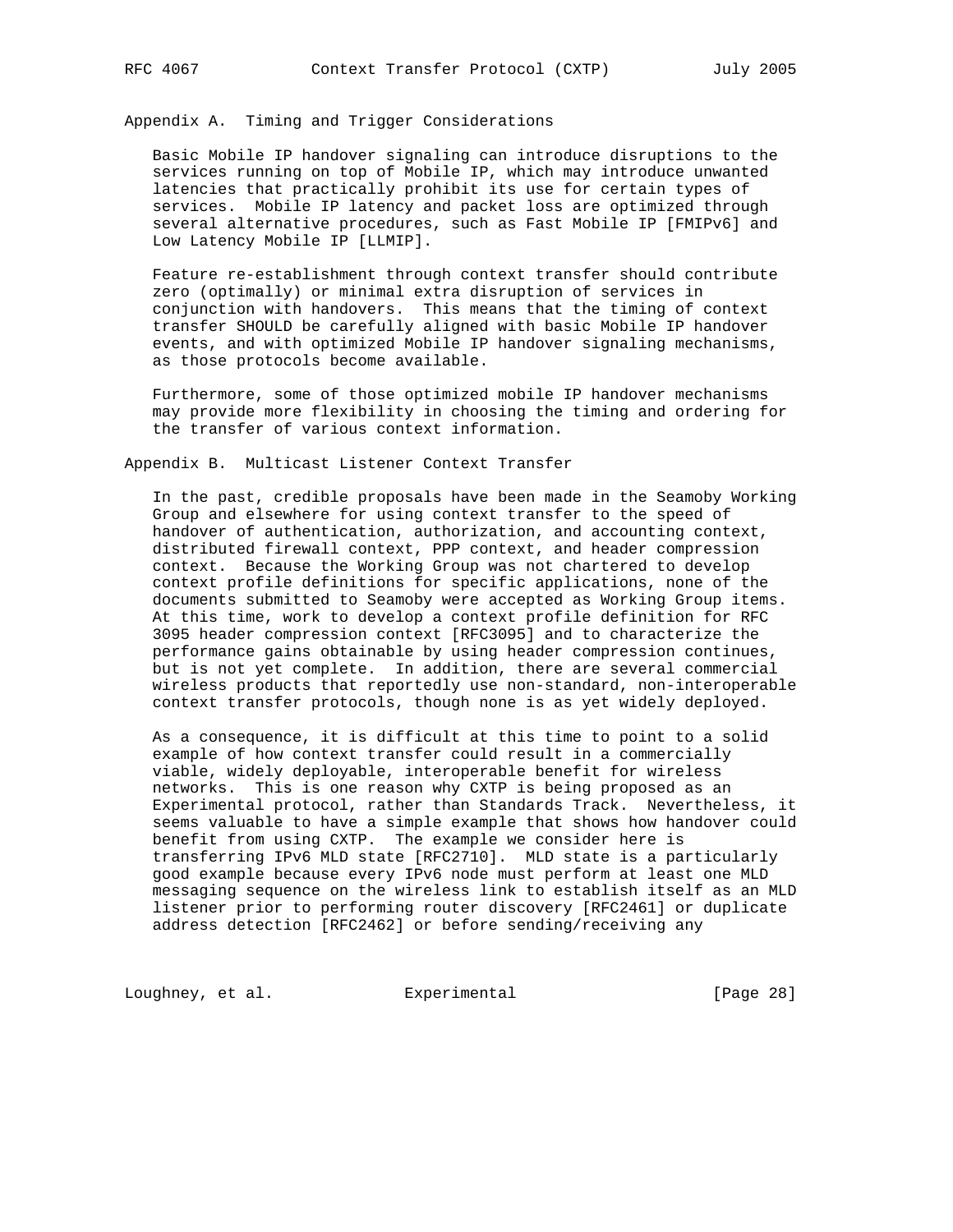application-specific traffic (including Mobile IP handover signaling, if any). The node must subscribe to the Solicited Node Multicast Address as soon as it comes up on the link. Any application-specific multicast addresses must be re-established as well. Context transfer can significantly speed up re-establishing multicast state by allowing the nAR to initialize MLD for a node that just completed handover without any MLD signaling on the new wireless link. The same approach could be used for transferring multicast context in IPv4.

 An approximate quantitative estimate for the amount of savings in handover time can be obtained as follows: MLD messages are 24 octets, to which the headers must be added, because there is no header compression on the new link, where the IPv6 header is 40 octets, and a required Router Alert Hop-by-Hop option is 8 octets including padding. The total MLD message size is 72 octets per subscribed multicast address. RFC 2710 recommends that nodes send 2 to 3 MLD Report messages per address subscription, since the Report message is unacknowledged. Assuming 2 MLD messages sent for a subscribed address, the MN would need to send 144 octets per address subscription. If MLD messages are sent for both the All Nodes Multicast address and the Solicited Node Multicast address for the node's link local address, a total of 288 octets are required when the node hands over to the new link. Note that some implementations of IPv6 are optimized by not sending an MLD message for the All Nodes Multicast Address, since the router can infer that at least one node is on the link (itself) when it comes up and always will be. However, for purposes of this calculation, we assume that the IPv6 implementation is conformant and that the message is sent. The amount of time required for MLD signaling will depend on the per node available wireless link bandwidth, but some representative numbers can be obtained by assuming bandwidths of 20 kbps or 100 kbps. With these 2 bit rates, the savings from not having to perform the pre router discovery messages are 115 msec. and 23 msec., respectively. If any application-specific multicast addresses are subscribed, the amount of time saved could be more substantial.

 This example might seem a bit contrived as MLD is not used in the 3G cellular protocols, and wireless local area network protocols typically have enough bandwidth if radio propagation conditions are optimal. Therefore, sending a single MLD message might not be viewed as a performance burden. An example of a wireless protocol where MLD context transfer might be useful is IEEE 802.15.1 (Bluetooth)[BT]. IEEE 802.15.1 has two IP "profiles": one with PPP and one without. The profile without PPP would use MLD. The 802.15.1 protocol has a maximum bandwidth of about 800 kbps, shared between all nodes on the link, so a host on a moderately loaded 802.15.1 access point could experience the kind of bandwidth described in the previous paragraph.

Loughney, et al. Experimental [Page 29]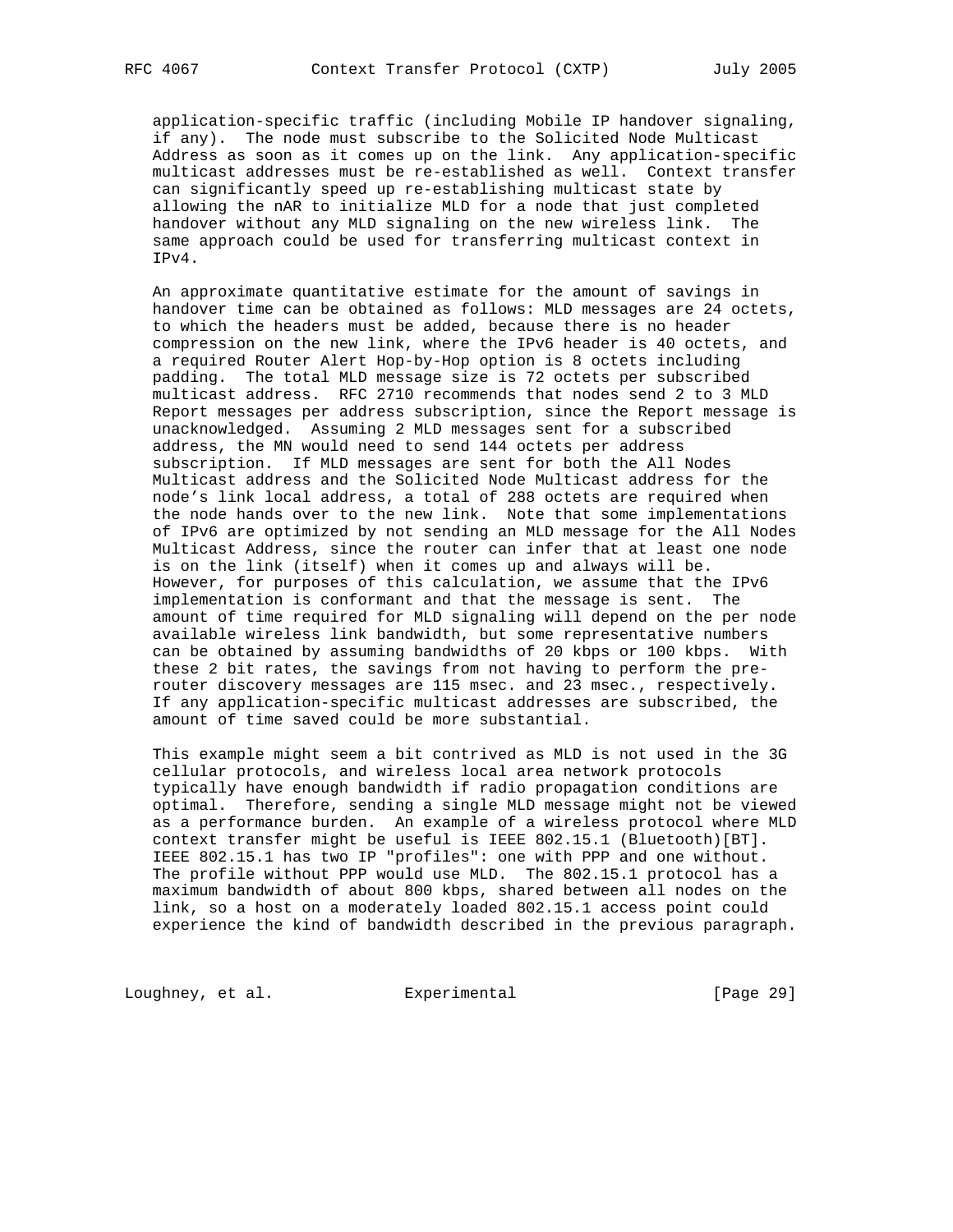In addition, 802.15.1 handover times are typically run upwards of a second or more because the host must resynchronize its frequency hopping pattern with the access point, so anything the IP layer could

do to alleviate further delay would be beneficial.

 The context-specific data field for MLD context transfer included in the CXTP Context Data Block message for a single IPv6 multicast address has the following format:

 $0$  1 2 3 0 1 2 3 4 5 6 7 8 9 0 1 2 3 4 5 6 7 8 9 0 1 2 3 4 5 6 7 8 9 0 1 +-+-+-+-+-+-+-+-+-+-+-+-+-+-+-+-+-+-+-+-+-+-+-+-+-+-+-+-+-+-+-+-+ | | Subnet Prefix on nAR Wireless Interface | | +-+-+-+-+-+-+-+-+-+-+-+-+-+-+-+-+-+-+-+-+-+-+-+-+-+-+-+-+-+-+-+-+ | | + + | | + Subscribed IPv6 Multicast Address + | | + + | | +-+-+-+-+-+-+-+-+-+-+-+-+-+-+-+-+-+-+-+-+-+-+-+-+-+-+-+-+-+-+-+-+

 The Subnet Prefix on a nAR Wireless Interface field contains a subnet prefix that identifies the interface on which multicast routing should be established. The Subscribed IPv6 Multicast Address field contains the multicast address for which multicast routing should be established.

 The pAR sends one MLD context block per subscribed IPv6 multicast address.

No changes are required in the MLD state machine.

 Upon receipt of a CXTP Context Data Block for MLD, the state machine takes the following actions:

 - If the router is in the No Listeners present state on the wireless interface on which the Subnet Prefix field in the Context Data Block is advertised, it transitions into the Listeners Present state for the Subscribed IPv6 Multicast Address field in the Context Data Block. This transition is exactly the same as if the router had received a Report message.

Loughney, et al. Experimental [Page 30]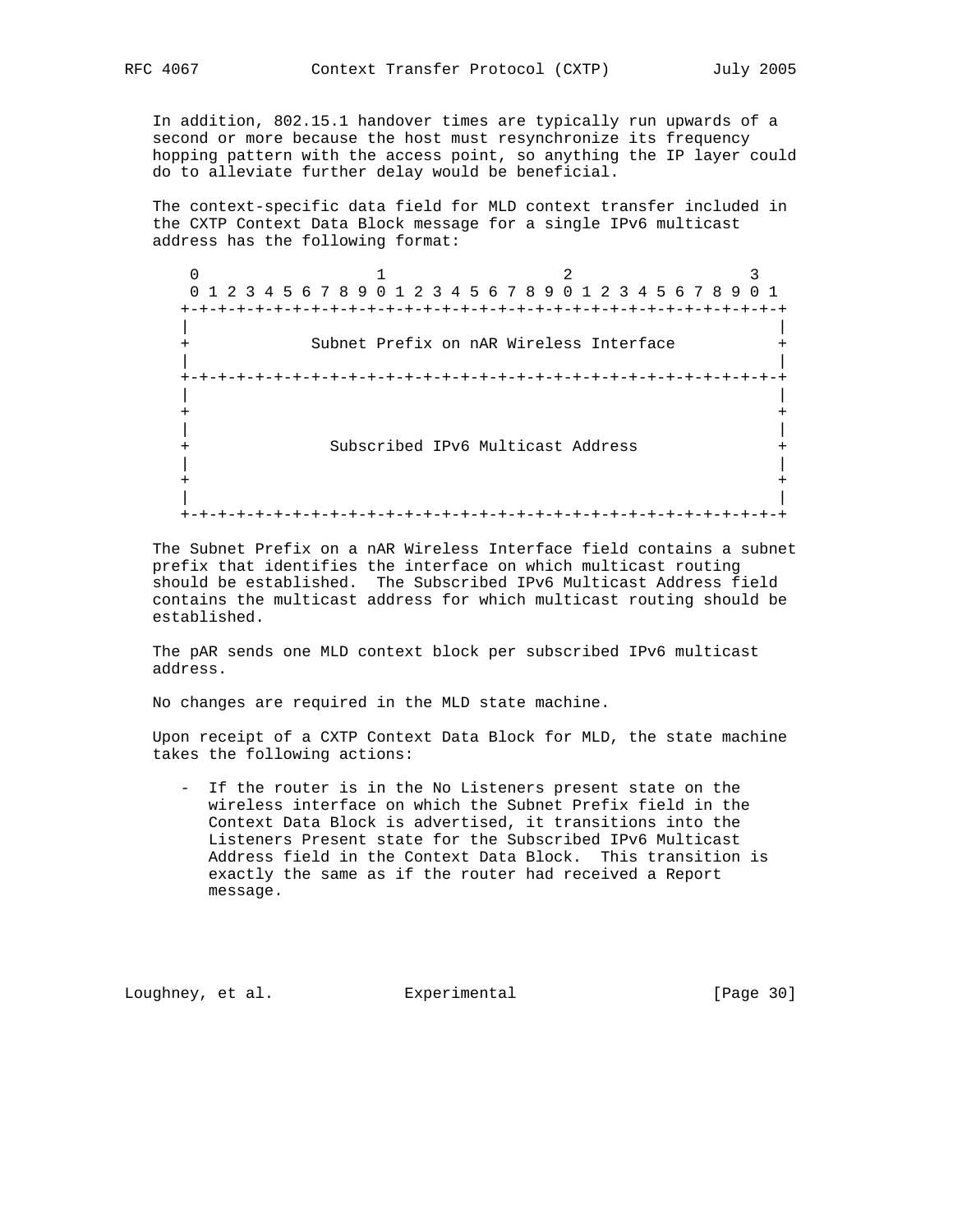- - If the router is in the Listeners present state on that interface, it remains in that state but restarts the timer, as if it had received a Report message.

 If more than one MLD router is on the link, a router receiving an MLD Context Data Block SHOULD send the block to the other routers on the link. If wireless bandwidth is not an issue, the router MAY instead send a proxy MLD Report message on the wireless interface that advertises the Subnet Prefix field from the Context Data Block. Since MLD routers do not keep track of which nodes are listening to multicast addresses (only whether a particular multicast address is being listened to) proxying the subscription should cause no difficulty.

Loughney, et al. Experimental [Page 31]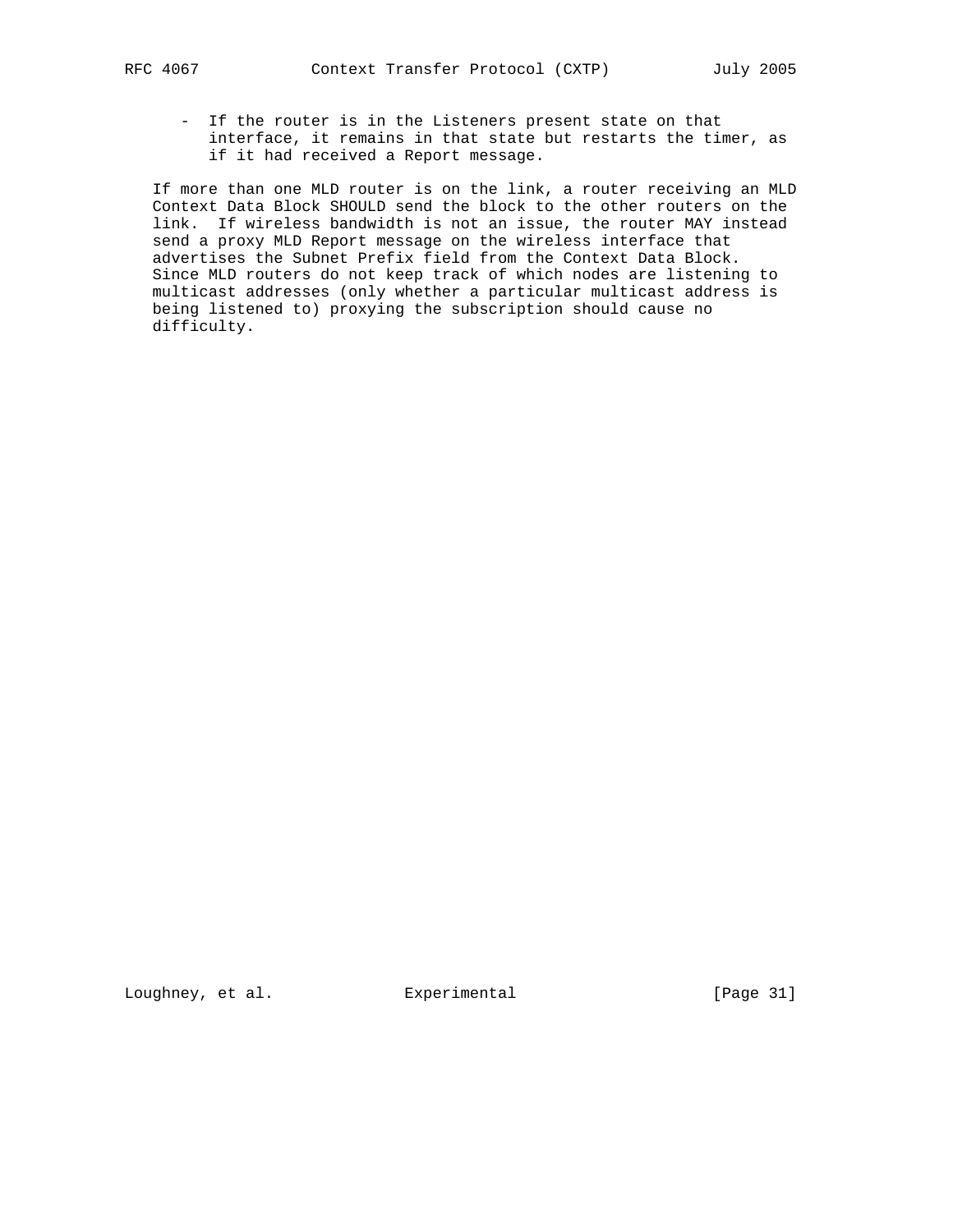Authors' Addresses Rajeev Koodli Nokia Research Center 313 Fairchild Drive Mountain View, California 94043 USA EMail: rajeev.koodli@nokia.com John Loughney Nokia Itdmerenkatu 11-13 00180 Espoo Finland EMail: john.loughney@nokia.com Madjid F. Nakhjiri Motorola Labs 1301 East Algonquin Rd., Room 2240 Schaumburg, IL, 60196 USA EMail: madjid.nakhjiri@motorola.com Charles E. Perkins Nokia Research Center 313 Fairchild Drive Mountain View, California 94043 USA EMail: charles.perkins@.nokia.com

Loughney, et al. Experimental [Page 32]